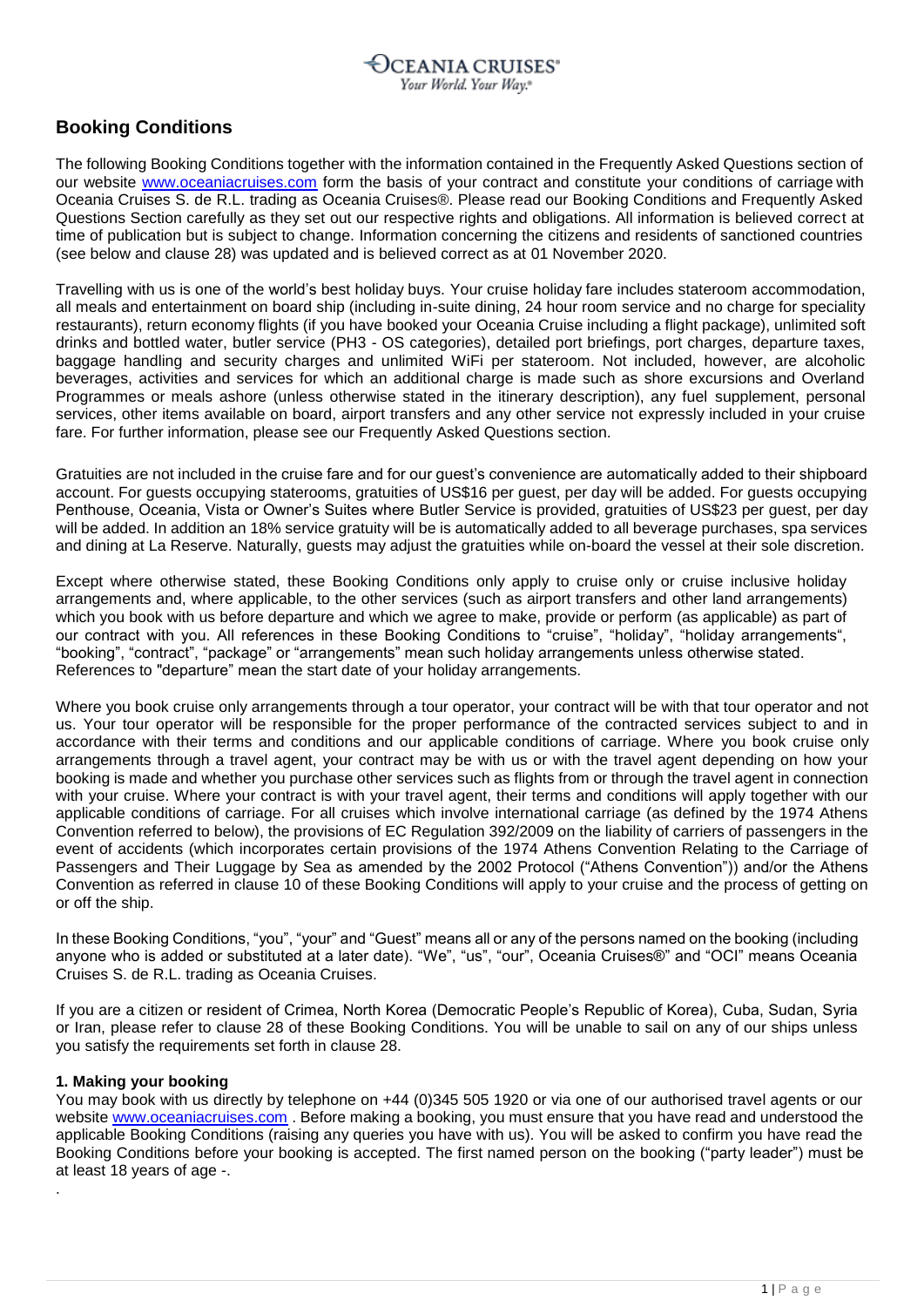# CEANIA CRUISES<sup>®</sup> Your World. Your Way.\*

A binding contract between us will come into existence when we verbally confirm your booking and provide a reservation number to you if booking direct or your travel agent receives confirmation of your booking and a reservation number from us by any means or your booking is confirmed by our website. Payment of the required deposit or full payment as applicable and as referred to in clause 2 below must be made directly after conclusion of the contract following the respective payment terms. If payment is not made as required, we are entitled to treat your booking as cancelled and to levy cancellation charges as set out in clause 6 below.

In the event that your card payment is declined after your booking has been confirmed, you must provide an alternative acceptable form of payment within 48 hours of being notified of the declined payment failing which your booking will be automatically cancelled.

Following confirmation of your booking as above, we will issue a confirmation invoice. This invoice will be sent to the party leader or your travel agent. Where you have provided an e-mail address to us or your travel agent, we will e-mail your confirmation invoice to you. You should therefore regularly check your e-mails and print it off when received. Please check this invoice, your tickets and all other documents carefully as soon as you receive them. Contact us immediately if any information appears to be incorrect or incomplete. Please note, all telephone conversations with our reservations department are recorded. If you need to correct the spelling of the name of any Guest or any other incorrectly stated (by us) information, you must do so by contacting us within 7 days of receipt by you of your confirmation invoice providing the correction is made more than 14 days in advance of your departure date. If you are booking within 14 days of departure, you must notify us of any errors (by us) within 48 hours of receiving your confirmation invoice. An administration fee of €120 per person per change will be payable if you wish to correct any name or other incorrect information more than 7 days (or 48 hours for bookings made within 14 days) after receiving your confirmation invoice. This administration fee will also be payable if you wish to make any other alteration to your booking at any time (subject to availability) including where you have given us incorrect information at the time of booking. Other charges may also be payable in addition to the administration fee.

Guests should note that airlines may not allow name changes or date changes on scheduled flights and that the flight booking may need to be cancelled and rebooked if a name needs to be changed. The rebooking will always be subject to flight availability and to the payment of any charges imposed by the airline which may, in some cases, be the full cost of the ticket.

We cannot accept any liability if we are not notified of any error or omission in your confirmation invoice within the above time limits. We will do our best to rectify any mistakes made by us which are notified outside these time limits. However, you will be responsible for any costs and expenses involved in doing so.

Any authorised travel agent through whom you make a booking will relay information from you to us and vice versa. For the purposes of compliance with time limits or limitation periods as set out or referred to in these Booking Conditions (other than those applicable under international convention or EU regulation as referred to in clauses 10(5) and 10(6) or to the issue of legal proceedings), receipt by such an authorised travel agent of messages, requests or complaints intended for us will be treated as receipt by us. All notifications required under international convention or EU regulation must be made to us directly and time limits apply by reference to receipt by us. Our travel agents are not authorised to accept service of any legal proceedings.

# **2. Payment**

In order to confirm your chosen holiday, a deposit is required as follows\*

| Category/Cruise Length                     | Deposit*           |
|--------------------------------------------|--------------------|
| All Categories regardless of cruise length | 20% of travel fare |

\*or full payment if booking is made after balance due date (see below)

The required deposit/full payment must be paid directly after conclusion of the contract following the respective payment terms. Payments can be done via your travel agent or directly with us with following credit cards: American Express, MasterCard and Visa. When paying by card we require: card number, name on card, expiry date, card holder's postcode and three-digit security code on back of card will be required. Where back to back cruises are booked, a deposit will be required for each cruise.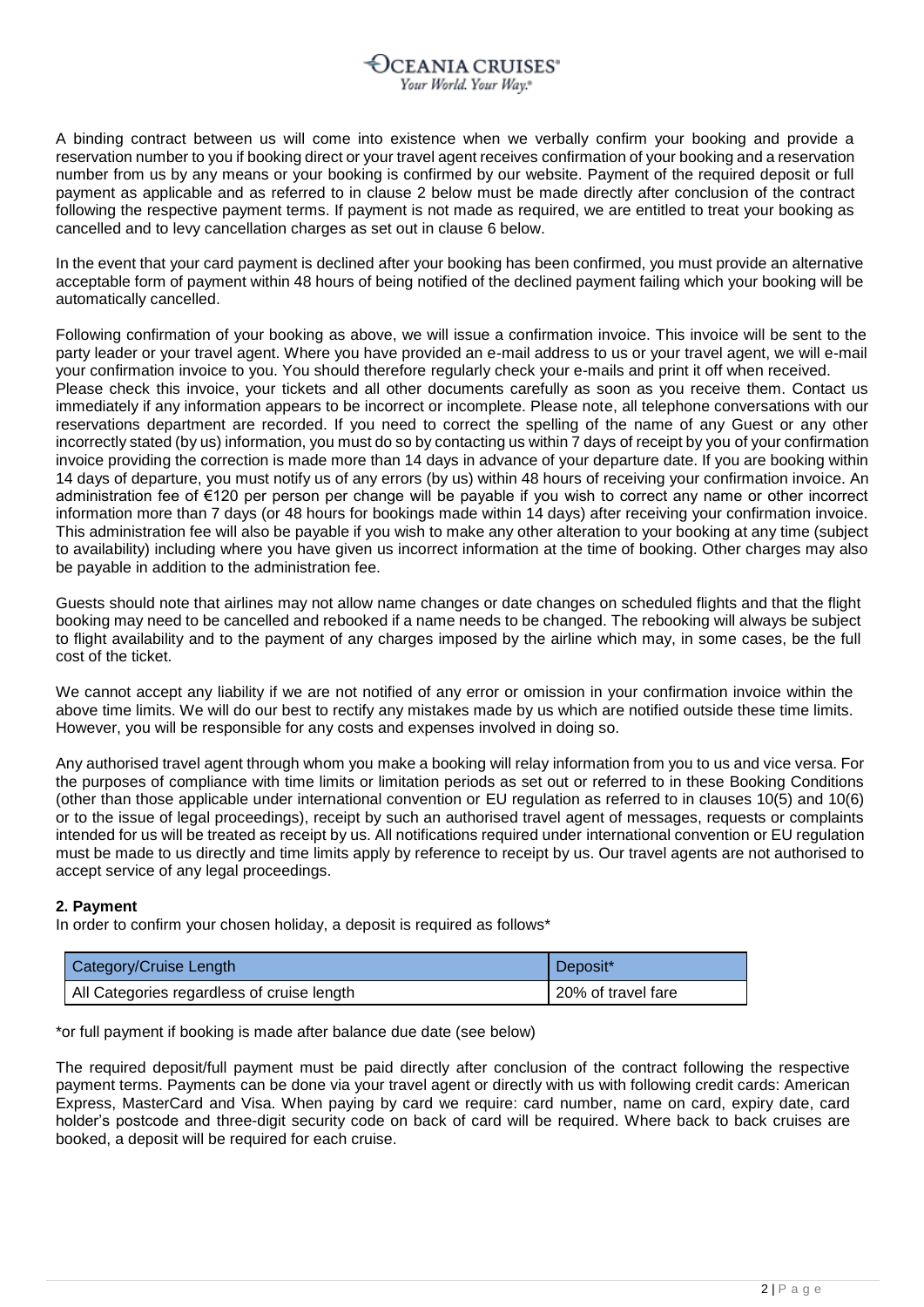The balance of the holiday cost must be received by us not later than the balance due date which is 91 days prior to cruise departure for voyages up to 14 days and 151 days prior cruise departure for voyages with 15 days or longer. The balance due date will be shown on the confirmation invoice. You must ensure payment reaches us by this date. If we do not receive all payments due in full and on time, we reserve the right to treat your booking as cancelled by you. In this case the cancellation charges set out in clause 6 below will be payable. Carrier reserves the right to cancel any booking and/or deny boarding to any Guest who maintains an outstanding balance in any amount owed to Carrier. For these purposes, Carrier means Oceania Cruises. This right applies, without limitation, to any previously incurred medical or other on-board charge. Denial of boarding (which may also apply in respect of any flight) will result in the application of 100% cancellation charges and no payment of expenses.

All monies you pay to one of our authorised travel agents for your holiday with us will be held by the agent on your behalf until we confirm your booking in accordance with clause 1. After that point, your agent will hold the monies on our behalf.

# **3. Your contract**

A binding contract between us comes into existence when we confirm your booking to you or your travel agent as set out in clause 1. We both agree that English law (and no other) will apply to your contract and to any dispute, claim or other matter of any description which arises between us ("claim. We both also agree that any claim (and whether or not involving any personal injury) must be dealt with by the Courts of England and Wales

Changes to these Booking Conditions or the information contained in the Frequently Asked Questions section shown in our brochure will only be valid if agreed by us in writing.

# **4. The cost of your holiday**

We reserve the right to increase or decrease the prices of unsold holidays at any time. We also reserve the right to make changes to and correct errors in advertised prices at any time before your holiday is confirmed. The price of your chosen holiday will be confirmed at the time of booking.

All fares are per person in the currency shown based on double occupancy (unless otherwise noted), for new bookings only and may be withdrawn at any time. All voyages feature FREE unlimited WiFi, Oceania Suite and higher can be logged into two devices at the same time under a single login

# **5. Changes by you**

Should you wish to make any changes to your confirmed holiday, you must notify us as soon as possible. Whilst we will endeavour to assist, we cannot guarantee we will be able to meet any such requests. Where we can, an amendment fee of €120 per person per change will be payable together with any costs incurred by ourselves and any costs or charges incurred or imposed by any of our suppliers. It may be possible to make changes at a later stage, but the costs involved in doing so will be higher.

If any individual Guest wishes to transfer their individual booking to another person (introduced by you), you may do so provided the person to whom you wish to transfer your individual booking satisfies any conditions which form part of your contract with us. Requests for transfers must be made in writing at least 7 days before departure and must be accompanied by the name and other required details of the person(s) to whom the booking will be transferred. The costs and charges incurred by us and/or incurred or imposed by any of our suppliers as a result together with an amendment fee of €120 per person transferring their place must be paid before the transfer can be made. For flight inclusive bookings, you must also pay the charges levied by the airline(s) concerned. Guests should note that airlines may not allow name changes on scheduled flights and that the flight booking may need to be cancelled (with payment of the applicable cancellation charges which may be up to 100% of the flight cost) and rebooked if a name needs to be changed. The rebooking will always be subject to flight availability and to the payment of the full cost of the newticket.

# **6. Cancellation by you**

You may cancel your confirmed booking at any time before departure. Should you need to do so, the party leader who must be at least 18-must immediately telephone us on +44 (0) 345 505 1920 during normal working hours. If an individual Guest wishes to cancel their place on the booking (but not the entire booking), that person must telephone us on +44 (0) 345 505 1920 during normal working hours. Alternatively, you may notify the travel agent through whom you made your booking of your cancellation. The cancellation may be confirmed by writing to the Administration Department, e-mail– [AdminEU@oceaniacruises.com. C](mailto:AdminEU@oceaniacruises.com.)ancellation charges (as set out below) will apply. In calculating these charges, we have taken account of the period before departure the cancellation is notified to us, expected costs savings arising as a result of your cancellation and the likely generation of income from other bookings made with us which utilise the cancelled services.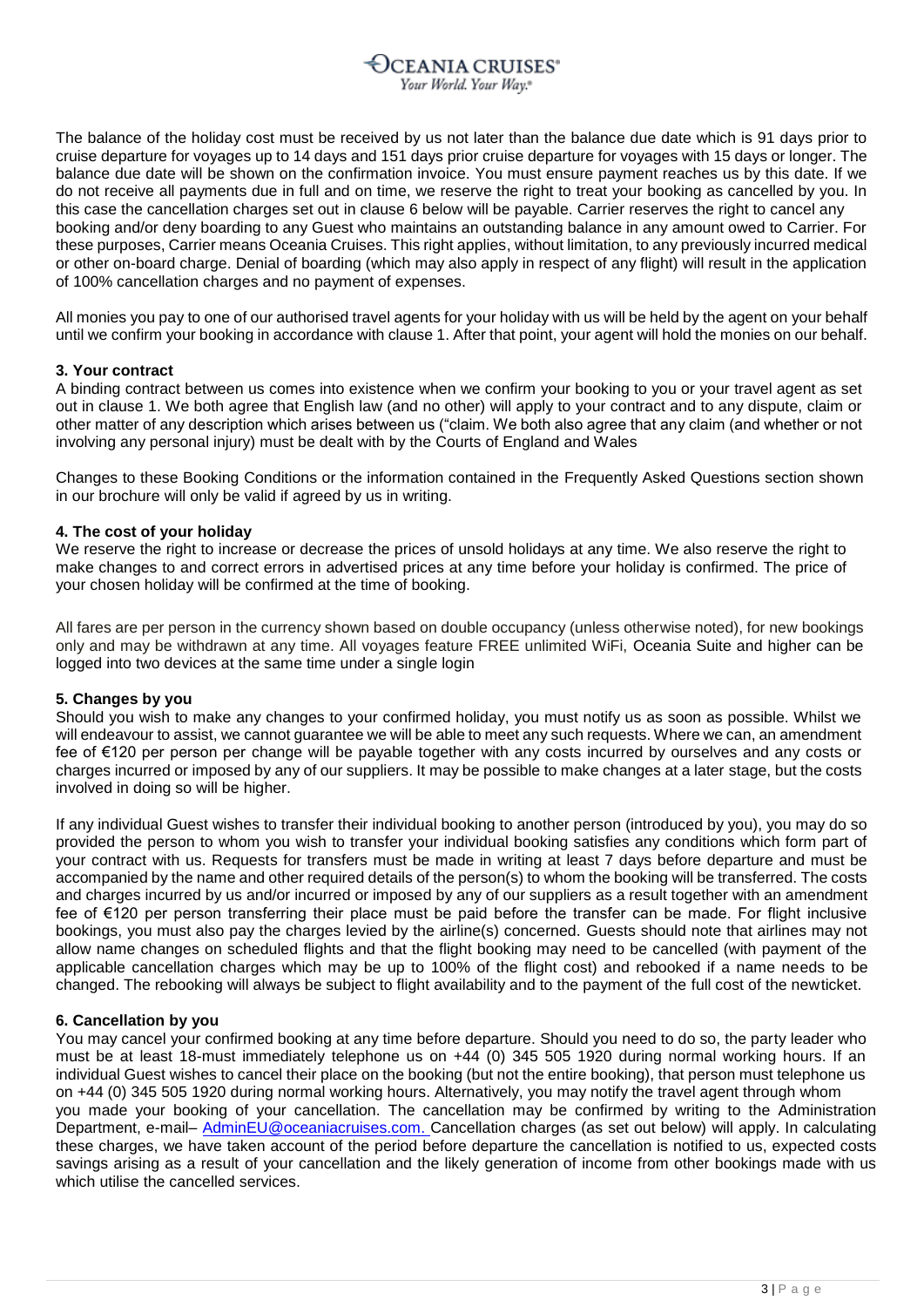Where the cancellation charge is shown as a percentage, this is calculated on the basis of the total cost payable by the person(s) cancelling excluding taxes, fees and amendment charges. Amendment charges are not refundable in the event of the person(s) to whom they apply cancelling. Providing we are notified of the cancellation prior to departure, government and port taxes will be refunded where paid. If you book and cancel back to back cruises, cancellation charges as shown below will be payable in respect of each cruise.

# Cruise Length up to 14 days

| Period before departure notification of<br>cancellation received by us | Cancellation charge per person cancelling* |
|------------------------------------------------------------------------|--------------------------------------------|
| More than 121 days                                                     | No charge                                  |
| 120 - 91 days                                                          | €225 per person administrative fee +       |
| 90 - 76 days                                                           | 25%                                        |
| 75 - 61 days                                                           | 50%                                        |
| 60 - 31 days                                                           | 75%                                        |
| $30 - 0$ days $++$                                                     | 100%                                       |

# Cruise Length with 15 days and longer

| Period before departure notification of<br>cancellation received by us | Cancellation charge per person cancelling* |
|------------------------------------------------------------------------|--------------------------------------------|
| More than 181 days                                                     | No charge                                  |
| 180 - 151 days                                                         | €225 per person administrative fee +       |
| 150 - 121 days                                                         | 25%                                        |
| 120 - 91 days                                                          | 50%                                        |
| 90 - 61 days                                                           | 75%                                        |
| $60 - 0$ days $++$                                                     | 100%                                       |

"Around the World" Cruises

| Period before departure notification of<br>cancellation received by us | Cancellation charge per person cancelling* |
|------------------------------------------------------------------------|--------------------------------------------|
| More than 181 days                                                     | €500 per person                            |
| 180 - 151 days                                                         | 25%                                        |
| 150 - 121 days                                                         | 50%                                        |
| $120 - 91$ days                                                        | 75%                                        |
| $90 - 0$ days $++$                                                     | 100%                                       |

 $*$  Applies to 1<sup>st</sup> to 4<sup>th</sup> person, children and infants

Exception: For Owner's, Vista and Oceania Suites, the administrative fee for cancellations notified from 91 to 120 days prior to sailing for cruises with up to 14 days cruise length is 10% of the fare and for cruises of 15 days or longer, the administrative fee for cancellations notified from 151 to 180 days prior to sailing is 10% of the fare.

+ €200 pp Admin Fee (PH – G categories) and 10% of Fare (OS/VS/OC suites) is non-refundable and non-transferable.

++Also applicable where the Guest fails to turn up for their holiday without notifying us of their cancellation.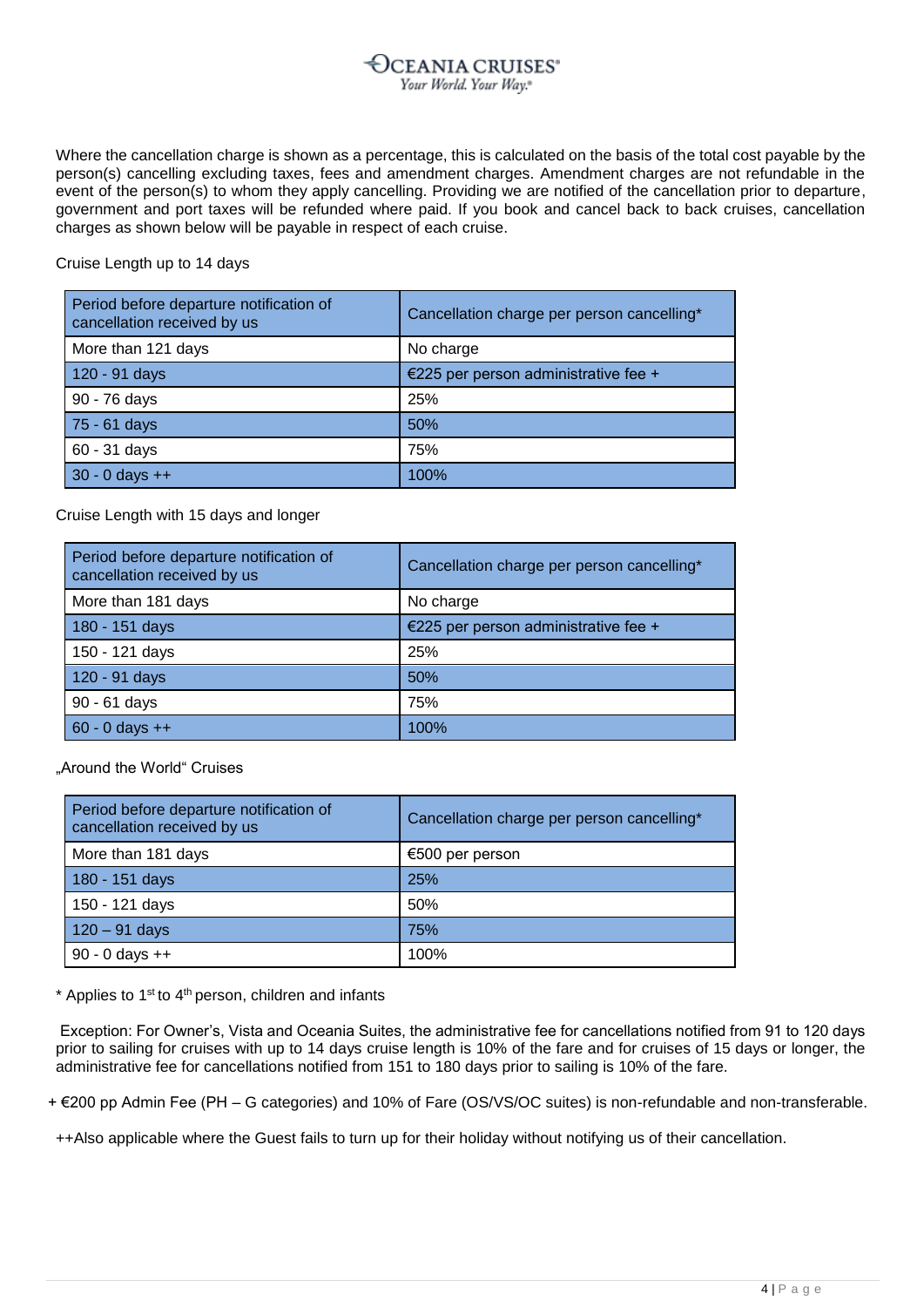A 100% cancellation fee will be applicable as indicated above for non-appearance at the departure port of the cruise, failure to embark the ship by the latest scheduled time for doing so on departure or in the absence of a written notice of cancellation. Cancellation charges are strictly enforced.

Where any cancellation reduces your cabin occupancy or the number of full paying Guests below the number on which the price and/or any discounts or concessions agreed for your booking were based, we will recalculate the holiday cost of the remaining Guest(s) based on the then applicable rate and re-invoice you accordingly.

We will not make any refunds in respect of any unused element of your holiday, including but not restricted to any cruise portion, hotel accommodation, land-based programme, flights or transfers.

Ancillary Services Cancellation

| <b>Ancillary Service</b>                                | Period<br>before<br>departure<br>cancellation<br>notification<br>⊟ of<br>received by us | Cancellation charge per person<br>cancelling*        |
|---------------------------------------------------------|-----------------------------------------------------------------------------------------|------------------------------------------------------|
| Pre-Post Cruise Hotel & Land Packages                   | $60 - 0$ days                                                                           | 100% for Overland Tours**<br>100% for other Packages |
| <b>Visa Packages</b>                                    | $60 - 0$ days                                                                           | 100%                                                 |
| <b>Executive Collection &amp; Private Transfers</b>     | $36 - 0$ hours                                                                          | 100%                                                 |
| <b>Al Carte Shore Excursions</b>                        | 36 - 0 hours                                                                            | 100%                                                 |
| Unlimited & Your World Packages                         | on or after Embarkation day                                                             | 100%                                                 |
| <b>Reservations at</b><br>Culinary, La Reserve & Privee | as of 36 hours of the scheduled<br>reservation                                          | 100%                                                 |
| Air Customisation Fee                                   | when requested -<br>non-refundable                                                      | 100%                                                 |
| <b>Air Supplemental Fee</b>                             | standard cancellation policy                                                            | 100%                                                 |

 $*$  Applies to 1<sup>st</sup> to 4<sup>th</sup> person, children and infants

\*\*Overland programs must be purchased no later than 60 days prior to your sail date. Cancellations made within 60 days or less prior to the sail date are subject to 100% cancellation penalty.

# **7. Insurance**

Guests are required to take out adequate and appropriate holiday insurance to cover as a minimum all travel, cancellation, medical and repatriation liabilities. You must purchase your travel insurance policy within 14 days of making full payment for your holiday at latest, but you are recommended to do so before or at the time of booking. Please read your policy details carefully and take them with you on holiday. It is your responsibility to ensure that the insurance cover you purchase is suitable for your particular needs. We do not check the extent or adequacy of the cover provided by any insurance policies.

# **8. Changes and cancellation by us**

# (a) Pre-departure changes

Changes to advertised and confirmed holiday arrangements sometimes have to be made both before and after bookings are confirmed. Most changes to confirmed bookings will be insignificant and we have the right to make these. Where an insignificant change is made before departure, we will notify you in writing. No compensation is payable for insignificant changes. Insignificant changes are likely to include (but are not limited to) a change of confirmed cabin to another within the same cabin category or higher, airline, flight time of less than 12 hours, airport of destination or aircraft (if advised).

Occasionally, before departure, we may be constrained by circumstances beyond our control to make a significant alteration to any of the main characteristics of the travel services which form part of your confirmed booking or to any special requirements which we have accepted and agreed to fulfil as part of our contract as referred to in clause 14. In the event that we have to significantly alter any of the main characteristics of your confirmed holiday arrangements or accepted special requirements before departure, we will provide you with the following information in writing as soon as possible: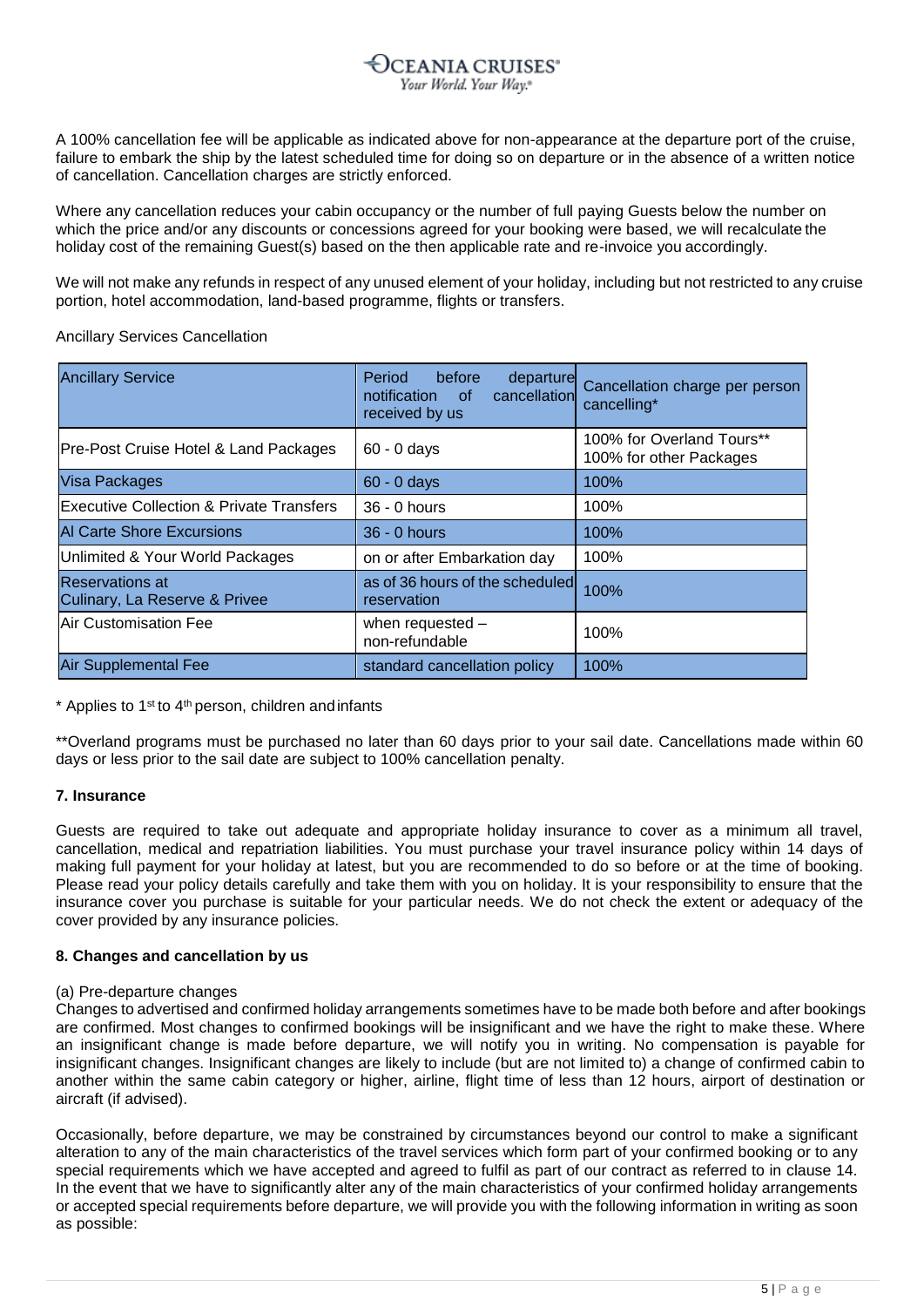(i) the proposed alteration(s) and any impact they have on the price of your holiday;

(ii) in the event that you do not wish to accept the alteration(s), details of any substitute package we are able to offer (and of any price reduction where this is of a lower quality or cost);

(iii) your entitlement to cancel your booking and receive a full refund if you do not want to accept the alteration(s)or any substitute package offered; and

(iv) the period within which you must inform us of your decision and what will happen if you don't do so (this period will depend on how quickly we need your response).

If you choose to cancel your booking, we will refund all payments you have made to us within 14 days of the date we or the travel agent through whom you made your booking receive your written cancellation notification. If we don't hear from you with your decision within the specified period (having provided you with the above mentioned information for a second time), we will cancel your booking and refund all payments made to us within 14 days of our doing so. No compensation will be payable or other liability accepted (except as set out above) where a change results from unavoidable and extraordinary circumstances (see clause 9).

# (b) Pre-departure cancellation

Occasionally, it may be necessary to cancel confirmed holiday arrangements.

In the event we are prevented from performing your contracted holiday arrangements as a result of unavoidable and extraordinary circumstances (see clause 9) and we notify you of this as soon as reasonably possible, we have the right to terminate your contract. In this situation, we will refund all monies you have paid to us within 14 days of the date we inform you of the cancellation but will have no further or other liability to you including in respect of compensation or any costs or expenses you incur or have incurred.

# (c) Flight delay and cancellation

If your flight is cancelled or delayed, your flight ticket is downgraded or boarding is denied by your airline, depending on the circumstances, the airline may be required to pay you compensation, refund the cost of your flight and/or provide you with accommodation and/or refreshments under EC Regulation No 261/2004 – the Denied Boarding Regulations 2004. Where applicable, you must pursue the airline for the compensation or other payment due to you. All sums you receive or are entitled to receive from the airline concerned by virtue of these Regulations represent the full amount of your entitlement to compensation or any other payment arising from such cancellation, delay, downgrading or denied boarding. This includes any disappointment, distress, inconvenience or effect on any other arrangements. We have no liability to make any payment to you in relation to the Denied Boarding Regulations or in respect of any flight cancellation or delay, downgrading of any flight ticket or denial of any boarding as the full amount of your entitlement to any compensation or other payment (as dealt with above) is covered by the airline's obligations under the Denied Boarding Regulations. If, for any reason, we make any payment to you or a third party for which the airline is responsible in accordance with the Denied Boarding Regulations, you must, when requested, assign to us the rights you have or had to claim the payment in question from the airline.

# **9. Unavoidable and extraordinary circumstances**

In these Booking Conditions, unavoidable and extraordinary circumstances means a situation which is beyond our control and, the consequences of which could not have been avoided even if all reasonable measures had been taken. Except where otherwise expressly stated in these Booking Conditions, we regret we cannot accept liability or pay any compensation where the performance or prompt performance of our obligations under our contract with youis prevented or affected by, or you otherwise suffer any damage or loss (as more fully described in clause 10(2) below) as a result of unavoidable and extraordinary circumstances. Such circumstances will usually include (whether actual or threatened) war, riot, civil unrest, terrorist activity, industrial dispute, natural or nuclear disaster, adverse weather conditions (including hurricanes), epidemics, fire and closure or restriction of airspace, airports and ports. Unavoidable and extraordinary circumstances will also include the UK Foreign and Commonwealth Office [\(www.gov.uk/foreign-travel](http://www.gov.uk/foreign-travel-advice)[advice\)](http://www.gov.uk/foreign-travel-advice) or other EU foreign ministry advising against all travel or all but essential travel to any country, region or destination. In the event of different advice being given by EU governments, we will follow the advice given by the UK Foreign Office.

# **10. Our Liability to you**

(1) Subject to clauses 10(5) and 10(6) below, we promise to make sure that the holiday arrangements we haveagreed to make, perform or provide, as applicable, as part of our contract with you are made, performed or provided with reasonable skill and care. This means that, subject to these Booking Conditions, we will accept responsibility if, for example, you suffer death or personal injury or your contracted holiday arrangements are not provided as promised or prove deficient as a result of the failure of ourselves, our employees, agents or suppliers to use reasonable skill and care in making, performing or providing, as applicable, your contracted holiday arrangements. Please note it is your responsibility to show that reasonable skill and care has not been used if you wish to make a claim against us. In addition, we will only be responsible for what our employees, agents and suppliers do or do not do if they were at te time acting within the course of their employment (for employees) or carrying out work we had asked them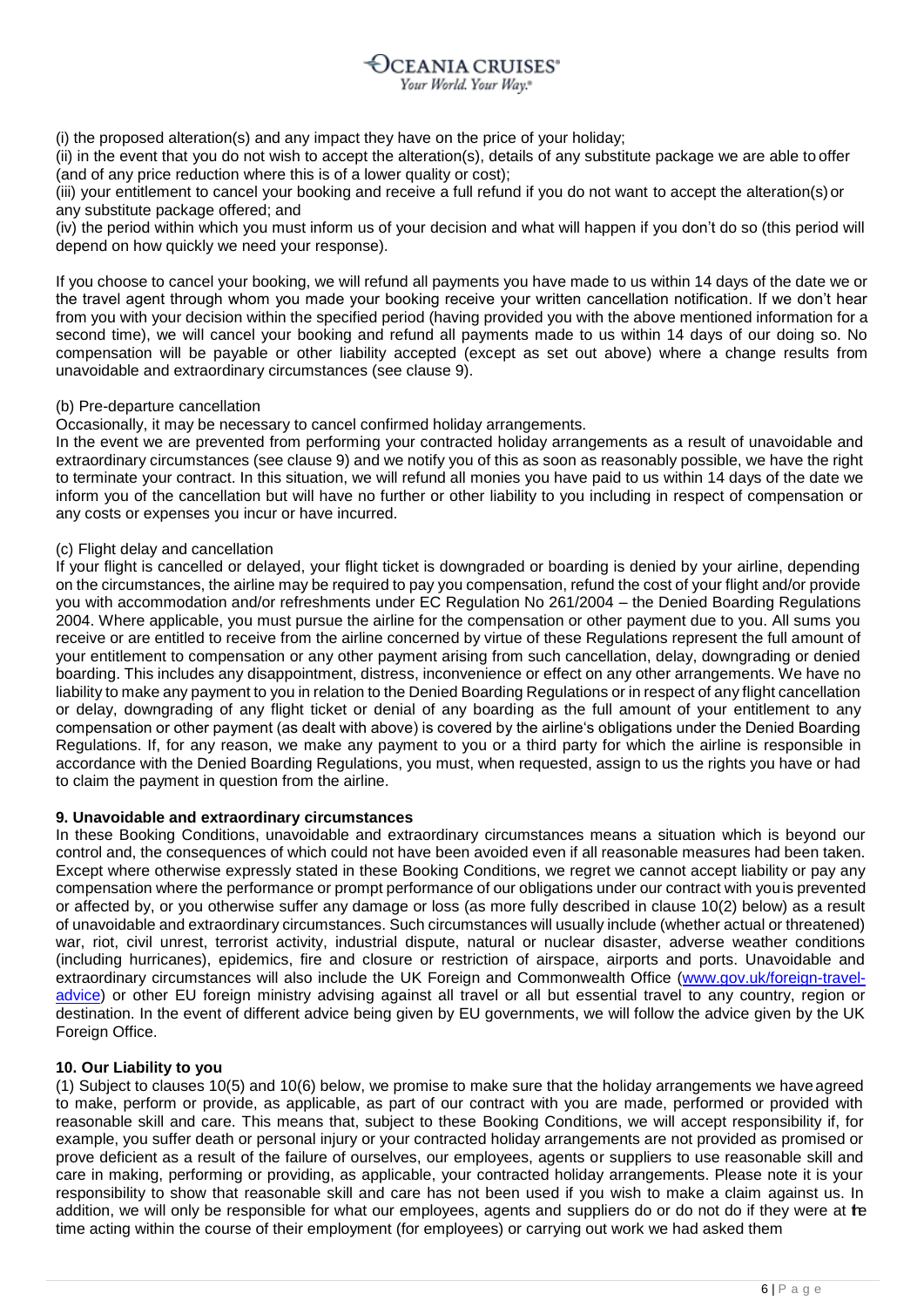to do (for agents and suppliers). For any claims which are covered by clause 10(5) or 10(6) or to which the provisions of any other international convention apply, this clause 10(1) will only apply to the extent that it is consistent with the applicable provisions of the Regulation and Athens Convention (as defined in clause 10(6)) or the applicable provisions of any other applicable international convention or EU regulation.

(2) We will not be responsible for any injury, illness, death, loss (including without limitation loss of enjoyment or possessions), damage, expense, cost or other sum or claim of any nature whatsoever which results from any of the following:

(i) the act(s) and/or omission(s) of the Guest(s) affected; or

- (ii) the act(s) and/or omission(s) of a third party not connected with the provision of your holiday and
- which were unforeseeable or unavoidable; or
- (iii) unavoidable and extraordinary circumstances as defined in clause 9 above

(3) Please note, we cannot accept responsibility for any services which do not form part of our contract. This includes, for example, any additional services or facilities which your hotel or any other supplier agrees to provide for you where the services or facilities are not advertised by us as forming part of your holiday and we have not agreed to arrange them as part of our contract. Please also see clause 15 "Shore excursions and brochure information". In addition, regardless of any wording used by us on our website, in any of our brochures or elsewhere, we only promise to use reasonable skill and care as set out above and we do not have any greater or different liability to you.

(4) Our liability is limited in accordance with clauses 10(5) and 10(6). Subject to clauses 10(5) and 10(6), we are not entitled to limit the amount of damages you are entitled to claim in respect of personal injury or death which we or our employees have caused intentionally or negligently or in respect of any other liability which we cannot limit under English law.

For all other claims, if we are found liable to you on any basis, the maximum amount we will have to pay you is three times the total cost of your holiday (excluding any insurance premiums or amendment / cancellation charges) paid by or on behalf of the person(s) affected in total. This maximum amount will only be payable where everything has gone wrong and you have not received any benefit at all from your holiday.

(5) Where any claim or part of a claim (including those involving death or personal injury) concerns or arises from any flight arrangements (including without limitation, the process of getting on and/or off the aircraft concerned) to which any international convention or EU regulation applies where we have arranged the flight as part of our contract (whether or not as part of a flight inclusive package), our liability (including the maximum amount of compensation we will have to pay you, the types of claim and the circumstances in which compensation will be payable) will be limited as if we were the carrier in question as set out in this clause 10(5). The most we will have to pay you for that claim or that part of a claim if we are found liable to you on any basis is limited to the most we or the carrier concerned would have to pay under the international convention or EU regulation which applies to the flight or claim in question (for example, the Warsaw Convention as amended or unamended and the Montreal Convention for international travel by air and/or for airlines with an operating licence granted by an EU country, the EC Regulation on Air Carrier LiabilityNo 889/2002 for national and international travel by air). Where we or the carrier is not or would not be obliged to make any payment to you under the applicable international convention or EU regulation (including where any claim is not notified or issued in accordance with the time limits stipulated in the applicable convention or regulation), we are similarly not obliged to make a payment to you for that claim or part of the claim. When making any payment, we will deduct any amount which you have received or are entitled to receive from the airline for the complaint or claim in question. Copies of the applicable international conventions and EU regulations are available from us on request. Please also note that strict time limits apply for notifying loss, damage or delay of luggage to the airline. Any proceedings in respect of any claim (including one for personal injury or death) must be brought within 2 years of the date stipulated in the applicable international convention or EU regulation.

(6) EC Regulation 392/2009 on the liability of carriers of passengers in the event of accidents ("Regulation") became applicable in the EU and EEA States on 31 December 2012. It incorporates, implements and extends certain provisions of the 1974 Athens Convention Relating to the Carriage of Passengers and Their Luggage by Sea as amended by the 2002 Protocol ("Athens Convention"). References in these Booking Conditions to the Athens Convention mean those provisions of the Athens Convention which the Regulation incorporates, implements and extends unless the context otherwise requires. The Regulation and the Athens Convention apply to international carriage as defined by the Athens Convention. Where applicable, the Regulation and the Athens Convention apply to the cruise element of your holiday as well as the process of getting on or off the ship concerned in accordance with the provisions of the Athens Convention ("course of carriage"). We are the carrier for the purposes of the Regulation and the Athens Convention. The Regulation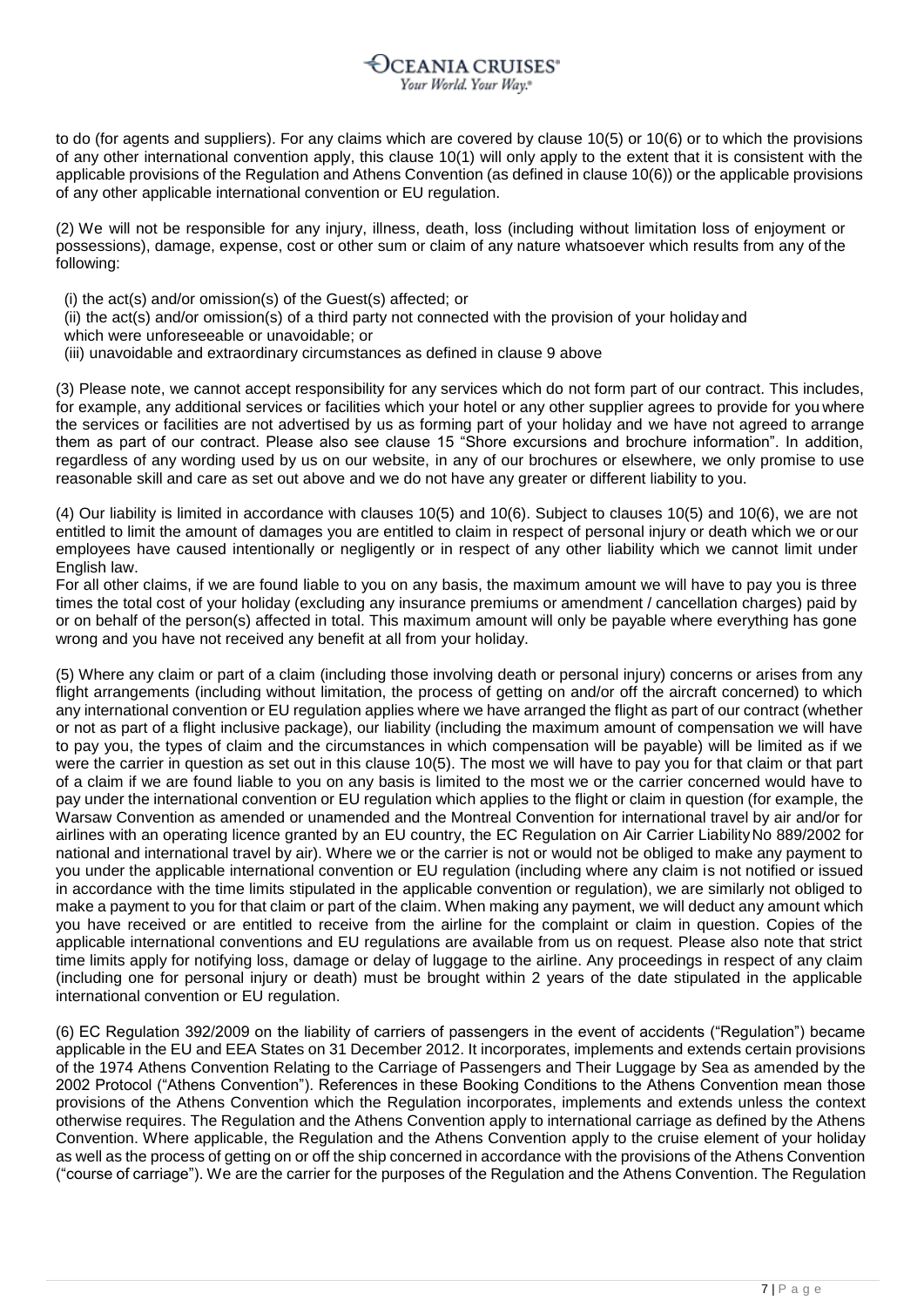and the Athens Convention covers the liability of the carrier in respect of passengers, their luggage and their vehicles as well as mobility equipment, in the event of accidents during the course of carriage. It does not affect the right of carriers to limit their liability for accidents in accordance with the International Convention on Limitation of Liability for Maritime Claims of 1976, as amended by the 1996 Protocol in its up to date form. Accidents under the Regulation and the Athens Convention include both 'shipping' and 'non-shipping' incidents in the course of the carriage. A "shipping incident" means shipwreck, capsizing, collision or stranding of the ship, explosion or fire in the ship, or defect in the ship. A "non-shipping incident" means any incident which is not a shipping incident.

For any claim arising during the course of carriage, the only liability we have to you is in accordance with the Regulation and the Athens Convention where applicable. This includes claims involving death or personal injury or loss of or damage to luggage or any mobility equipment or other specific equipment used by a guest with reduced mobility ("mobility equipment"). This means you are not entitled to make any claim against us which arises in the course of carriage which is not expressly permitted by the Regulation and the Athens Convention or which is inexcess of the limits provided by the Regulation and the Athens Convention where applicable. Any claims covered by the Regulation and the Athens Convention must be made within the time limits set out in the Athens Convention (see below). Any proceedings must be issued within the maximum time limit specified by the Athens Convention.

A brief summary of our liability under the Regulation and the Athens Conventions where applicable is set out below.

# **Personal injury or death**

The Athens Convention limits the maximum amount we as the carrier may have to pay if we are found liable in the event of death or personal injury occurring during the course of carriage. Different limits and bases for liability apply depending on whether the death or personal injury results from a shipping incident or a non-shipping incident. For a shipping incident, the passenger has a right to compensation from the carrier or the carrier's insurance provider of up to 250,000 SDR (approximately £266,000 or €304.000 as at 22 June 2018) in any event, with the exception of circumstances beyond the carrier's control (i.e. act of war, natural disaster, act of a third party). Compensation arising from a shipping incident can go up to 400,000 SDR (approximately £425,000 or €486.000 as at 22 June 2018) unless the carrier proves that the incident occurred without his fault or neglect. For a non-shipping incident, the passenger has a right to compensation from the carrier or the carrier's insurance provider of up to 400,000 SDR (approximately £425,000 or €486.000 as at 22 June 2018), if he/she proves that the incident was the result of the carrier's fault or neglect. In certain circumstances, we will not be liable for death or personal injury which arises in the course of the carriage.

# **Luggage**

The Athens Convention also limits the maximum amount we as the carrier may have to pay where loss of or damage to luggage occurs during the course of carriage. Different bases for liability apply depending on whether the loss or damage results from a shipping incident or a non-shipping incident. Cabin luggage is luggage which the passenger has in his cabin or otherwise in his possession, custody or control. Luggage does not include mobility equipment which is dealt with below. Loss of or damage to luggage includes expenses which result from the luggage not having been re-delivered to the passenger within a reasonable time of the arrival of the ship on which the luggage was carried or should have been carried but does not include delays resulting from any labour disputes.

For loss or damage caused by a shipping incident, the passenger has a right to compensation from the carrier of up to 2,250 SDR (approximately £2,400 or €2.700 as at 22 June 2018) for cabin luggage and, up to 3,375 SDR (approximately £3,600 or €4.100 as at 22 June 2018) for other luggage unless the carrier proves that the incident occurred without his fault or neglect. For loss or damage caused by a non-shipping incident, the passenger has a right to compensation from the carrier of up to 2,250 SDR (approximately £2,400 or €2.700 as at 22 June 2018) for cabin luggage and, up to 3,375 SDR (approximately £3,600 or €4.100 as at 22 June 2018) for other luggage, if he/she proves that the incident was the result of the carrier's fault or neglect.

# **Valuable or important items**

All valuable and important items (for example, money, jewellery, medicines, fragile items, important travel and other documents, video/camera/computer equipment, other valuables etc.) must be carried by hand and not packed in your luggage and/or left unsecured in your cabin or elsewhere on board the ship, on any other transport or in any other accommodation. Special care must be taken of such items. For your protection, once on board the ship or during any hotel stay, all valuable and important items must be left in your cabin or hotel room mini-safe where available or deposited with your hotel's reception if they undertake the safekeeping of such items when they are not being personally worn or carried by you. Please, however, bear in mind that no mini-safe is totally secure and consider carefully whether you need to bring the items in question with you on holiday. If a valuable or important item is lost, damaged or stolen, we are entitled to argue, where appropriate, that you should not have brought the item on holiday. We will not in any event be liable for loss of or damage to monies, negotiable securities, gold, silverware, jewellery, ornaments, works of art or other valuables. You are strongly advised to take out appropriate and adequate insurance to protect all valuable and important items.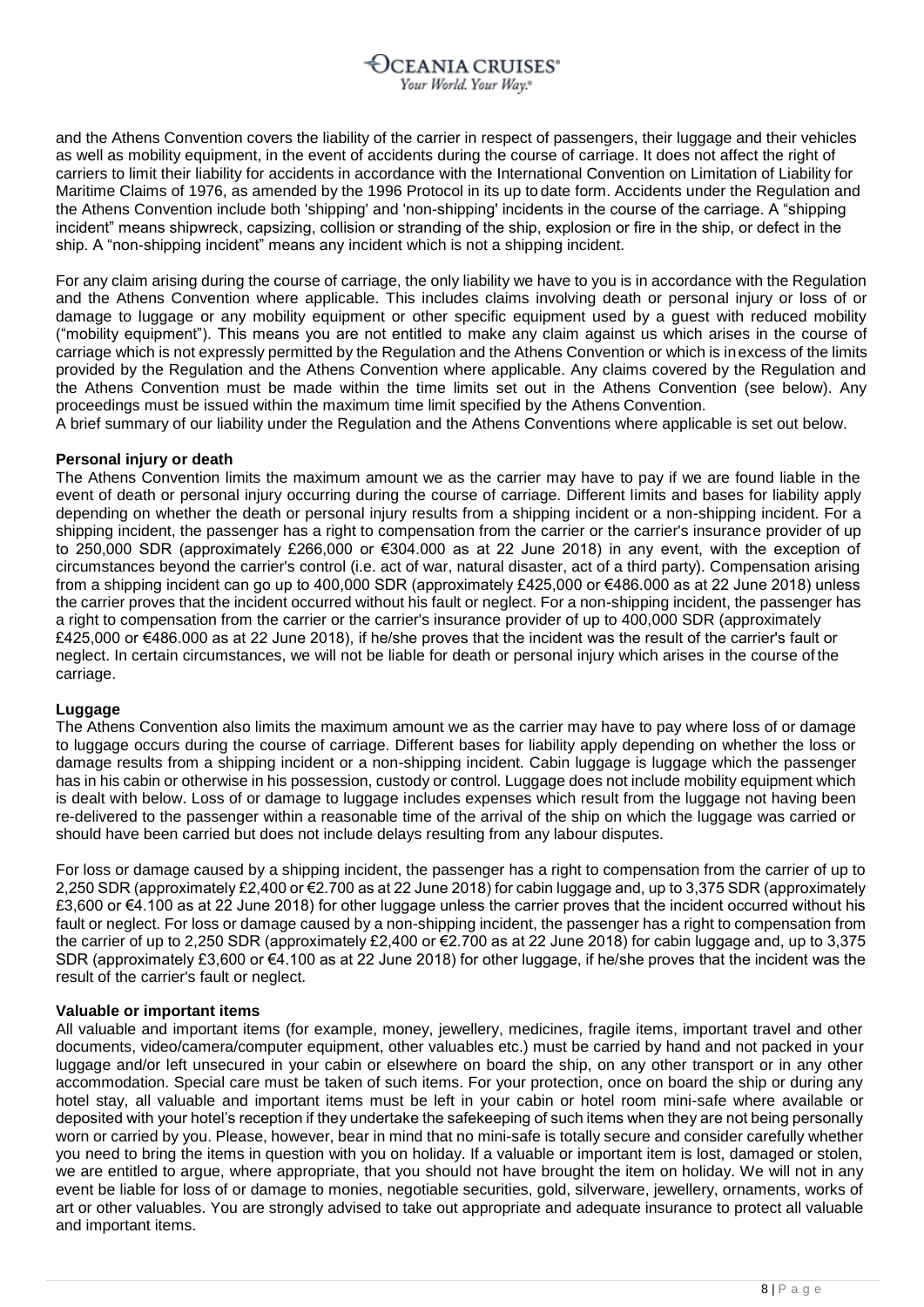#### **)**CEANIA CRUISES° Your World, Your Way.\*

Please note, we do not have the facility aboard any of our ships to accept any valuables for safe-keeping. In accordance with the Athens Convention, we cannot therefore accept liability for the loss of or damage to any valuables you bring on holiday with you. Placing valuables in a cabin mini-safe is not depositing them with us for safekeeping for the purposes of the Athens Convention.

Without prejudice to the above, in the event that we are found liable for loss of or damage to any valuables on any basis, the most we will have to pay you in respect of such loss or damage is the maximum payable under the Athens Convention for valuables deposited with us for the agreed purpose of safe-keeping. This maximum is 3,375 SDR per person (approximately £3,600 or €4.100 as at 22 June 2018).

# **Mobility equipment**

The Regulation and Athens Convention also limits the maximum amount we as the carrier have to pay where loss of or damage to mobility equipment occurs during the course of carriage. For loss or damage caused by a shipping incident, the passenger has a right to compensation from the carrier corresponding to the replacement value or the repair costs of the equipment concerned, unless the carrier proves that the incident occurred without his fault or neglect. For loss or damage caused by a non-shipping incident, the passenger has a right to compensation from the carrier corresponding to the replacement value or the repair costs of the equipment concerned, if he/she proves that the incident was the result of the carrier's fault or neglect.

# **Advance payment in the event of a shipping incident**

In case of death or personal injury caused by a shipping incident, the passenger or other person entitled to damages has a right to an advance payment to cover immediate economic needs. The payment shall be calculated on the basis of the damage suffered, shall be made within 15 days and shall not be less than €21.000 (approximately £18,400 as at 22 June 2018) in the event of death.

# **Time limits**

Any damage to cabin or other luggage, which is apparent, must be notified to us in writing before or, at latest, at the time of disembarkation from the ship for cabin luggage or at the time of re-delivery for other luggage. Any damage which is not apparent or loss of cabin or other luggage must be notified to us in writing within 15 days of disembarkation from the ship or re-delivery (or scheduled re-delivery in the event of loss).

If the passenger fails to comply with the above, he shall be presumed, unless the contrary is proved, to have received the luggage undamaged. The notice in writing need not be given if the condition of the luggage has at the time of its receipt been the subject of joint survey or inspection.

In general, any proceedings for damages before a competent court must be commenced within a period of 2 years of the date stipulated in the Athens Convention or it will be time barred. The calculation of this limitation period may differ depending on the nature of the loss.

# **Exemptions concerning liability**

Liability of the carrier can be reduced if he proves that the death of or personal injury to a passenger or the loss of or damage to his luggage was caused or contributed to by the fault or neglect of the passenger.

The limits on the different amounts for compensation will not apply if it is proved that the damage resulted from an act of the carrier, or a servant or agent of the carrier or of the performing carrier, done with the intent to cause such damage or with knowledge that such damage would probably result.

(7) Please note, we cannot accept any liability for any damage, loss, expense or other sum(s) of any nature which (1) on the basis of the information given to us by you concerning your booking prior to our accepting it, we could not reasonably have foreseen you would suffer or incur if we breached our contract with you or (2) did not result from any breach of contract or other fault by ourselves or our employees or, where we are responsible for them, our suppliers. Additionally we cannot accept liability for any losses or expenses relating to any business including without limitation self employed loss of earnings.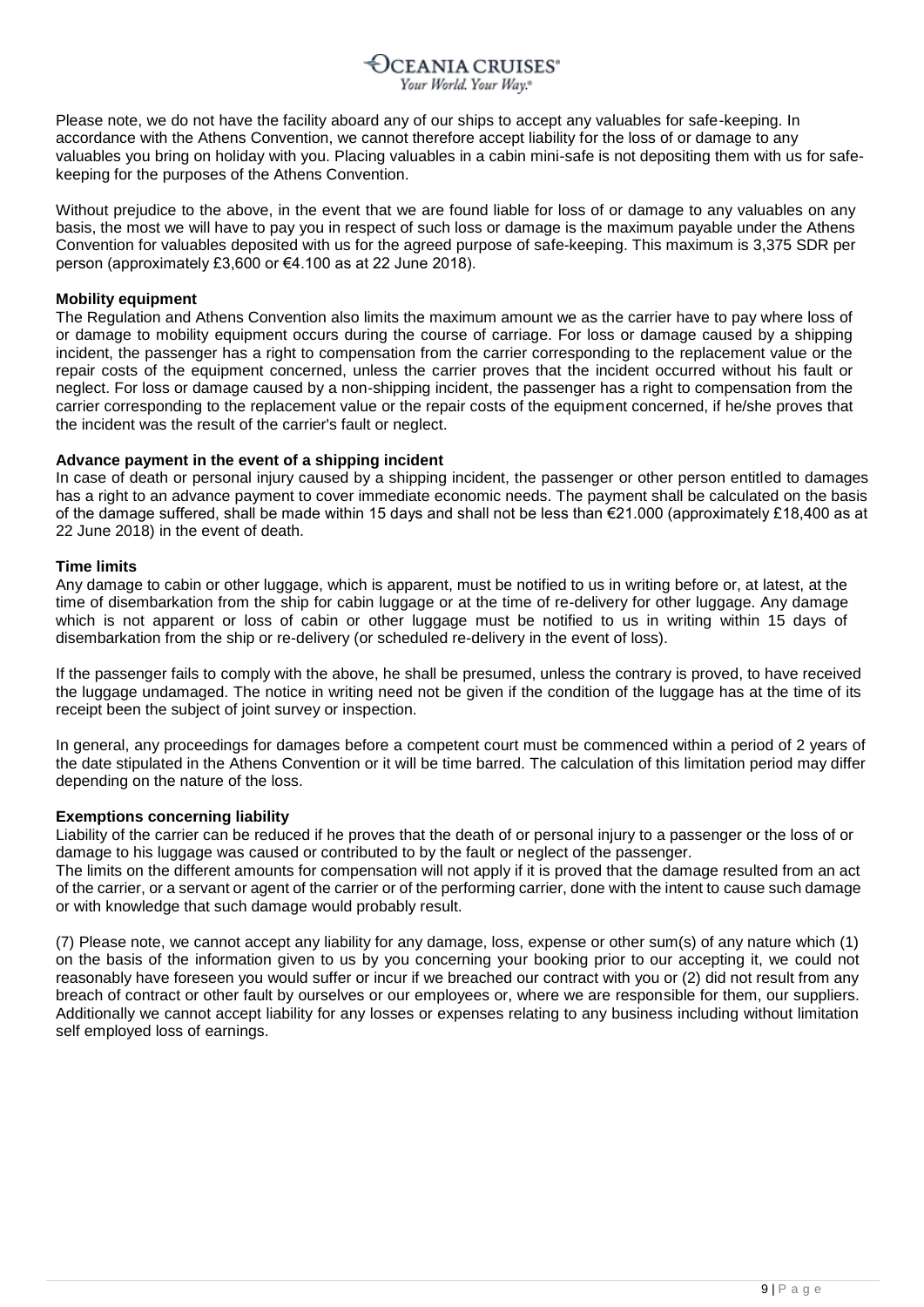# **11. Complaints**

In the unlikely event that you have any reason to complain or experience any problems with your holiday whilst away, you must immediately inform us or the supplier of the service(s) in question (if not us). Any verbal notification must be put in writing and given to our Customer Relations Desk or the supplier of the service concerned as soon as possible. Until we know about a problem or complaint, we cannot begin to resolve it. Most problems can be dealt with quickly. If you remain dissatisfied, however, you must write to us within 28 days of the end of your holiday (or for damage to or loss of luggage within the time limits specified in clause 10(6) above) giving your booking reference and full details of your complaint. Only the party leader should write to us. If you wish to issue any claim against us you must also comply with the time limits for issuing claims as set out in clauses 10(5) and 10(6) where applicable. For all claims and subject to clause 10(4) we regret we cannot accept any liability if you fail to follow the procedures set out above.

# **12. Damage and behaviour**

When you book with us, you accept responsibility for any damage or loss caused by you. Full payment for any such damage or loss (reasonably estimated if not precisely known) must be made to us or to the supplier concerned as soon as possible. If the actual cost of the loss or damage exceeds the amount paid where estimated, you must pay the difference once known. If the actual cost is less than the amount paid, the difference will be refunded. You willalso be responsible for meeting any claims subsequently made against us by any third party in connection with any such damage or loss and all costs incurred by us (including our own full legal costs and those of any such third party) as a result of your actions. You should ensure you have appropriate travel insurance to protect you if this situation arises. We expect all guests to have consideration for other people. If in our reasonable opinion or in the reasonable opinion of the captain, any Guest behaves in such a way as to cause or be likely to cause danger, upset or distress to any third party (such as other guests) or damage to property, we are entitled, without prior notice, to terminate the holiday of the Guest(s) concerned. In this situation, the Guest(s) concerned will be required to leave the ship or, if applicable other accommodation or service. We will have no further responsibility toward such Guest(s) including any return travel arrangements. No refunds will be made and we will not pay any expenses or costs incurred as a result of the termination. See also clause 24.

# **13. Conditions of suppliers**

Some of the services which make up your holiday are provided by independent suppliers. Those suppliers provide these services in accordance with their own terms and conditions. Some of these terms and conditions may limit or exclude the supplier's liability to you, often in accordance with applicable international conventions or regulations (see clause 10(5)). Copies of the relevant parts of these terms and conditions are available on request from ourselves or the supplier concerned.

# **14. Special requests, reduced mobility, disabilities, medical conditions and children**

If you have any special request, you must advise us at the time of booking. Although we will endeavour to meet (or pass any reasonable requests on to the relevant supplier where the special request does not relate to the cruise element of your holiday), we regret we cannot guarantee any request will be met unless specifically confirmed on your confirmation invoice as a special requirement which we have accepted. Except where so confirmed, failure to meet any special request will not be a breach of contract on our part. Confirmation that a special request has been noted or passed on to the supplier or the inclusion of the special request on your confirmation invoice or any other documentation is not confirmation that the request will be met. Unless and until specifically confirmed, all special requests are subject to availability. Any special requirement which we have accepted will be specifically confirmed as accepted on your confirmation invoice.

The information you are provided with about your holiday (which may be on our website, in our brochures or elsewhere) before you make your booking will include a general indication of the suitability of the holiday for someone with reduced mobility. However, reduced mobility of course means different things to different individuals as we fully appreciate that individual capabilities, restrictions and requirements will vary considerably. If any Guest suffers from reduced mobility or any medical condition or disability which may affect your holiday, please give us full details before booking so that we can provide you with precise information as to the suitability of the holiday taking into account your specific needs. We may require a doctor's certificate or other documentation, information or waiver relating to such reduced mobility, condition or disability as we reasonably consider necessary. In any event, you must give us full details in writing (including details of any medical or mobility equipment such as a wheelchair which you will or may need to bring with you) at the time of booking and whenever any change in your mobility, condition or disability occurs. You must also promptly advise us if any reduced mobility, medical condition or disability which may affect your holiday develops after your booking has been confirmed. In the event that you require assistance with embarking or disembarking from the ship as a result of your reduced mobility or disability, please advise us at the time of booking if possible but in any event no later than 48 hours before the assistance is required. Please contact our Guest Services department with your request.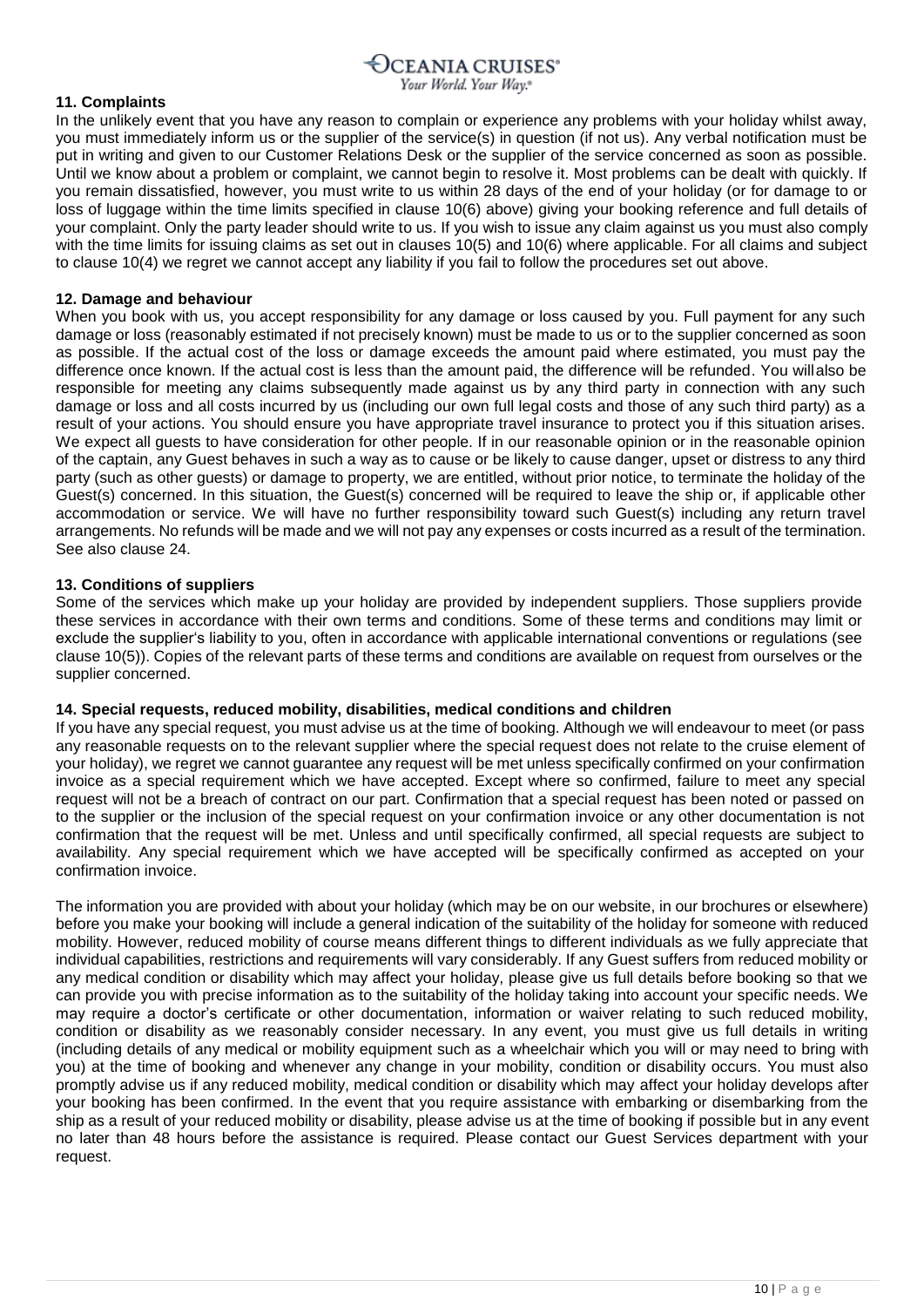You acknowledge that medical care while on a cruise ship may be limited or delayed and that the ship may travel to destinations where medical care is unavailable. Certain international safety requirements, shipbuilding requirements and/or applicable regulations may cause difficulty for mobility-impaired persons or persons with severely impaired sight and/or hearing. Guests requiring the use of a wheelchair must provide their own as any wheelchairs available on the vessel are for emergency use only. For the convenience and comfort of such Guests, they are strongly encouraged to bring a collapsible wheelchair. Guests are advised that standard cabins are not designed to be barrier free and wheelchair accessible. You must be physically fit to undertake the holiday. You must be self sufficient and/or must travel with a companion able to provide any assistance needed during the holiday. Expectant mothers in or over their 24th week of pregnancy cannot travel on board the ship.

Guests may not be able to participate in certain activities or programs either on board the ship or onshore at ports of call if to do so would create a risk of harm to themselves or any other person.

Infants sailing onboard one of our vessels must be at least six months of age at time of sailing. However, for voyages that have 3 or more consecutive days at sea, the infant must be at least 12 months old at time of sailing.

Any Guest under the age of 18 who is not travelling with their own parent or guardian (but is for example, accompanied by grandparents, other relatives or friends), must have a signed parental or guardian consent form (signed by both parents) which authorises travel and medical treatment in the event of an emergency. The original signed form (a copy is not acceptable) must be presented to an Oceania Cruises representative at the pier during check-in, along with a copy of both parents' driving licence or passport. Failure to do so may result in the Guest being refused boarding. In this case, no refund will be provided and no expenses, costs or other sums of any description will be paid.

# **15. Shore excursions and brochure information**

The information contained in our brochures is correct to the best of our knowledge at the time of the brochure going to print. We may provide you with information (in our brochure, on our website and/or when you are on holiday) about shore excursions which are available for you to purchase on board ship. Subject to availability, you can generally book places on advertised shore excursions in advance - please see our FAQs section for further information. The applicable details of all shore excursions (including departure times) are subject to change and excursions may on occasions be cancelled. Shore excursions are capacity controlled on a first come first served basis. Requested excursions may not be available at time of booking. Some shore excursions are subject to cancellation if a minimum number of participants is not achieved. Shore excursions to Cuba need to be booked in advance due to the fact that they cannot be booked on board.

Except where included in the cost of your cruise booking or purchased at the same time as you make your cruise booking ("included shore excursions"), shore excursions do not form part of your cruise only or cruise inclusive holiday arrangements and these Booking Conditions (other than this clause 15 and clause 10(6)) do not apply them. They are arranged and provided by operators who are wholly independent of us. You will have a separate contract with us for any shore excursion(s) you book which are not included shore excursions. Under this contract, we accept responsibility for selecting reputable operators to arrange and provide your excursion but will not be liable for the excursion itself or for the acts or omissions of the operator or any of its employees, agents, suppliers or sub- contractors or any other person(s) connected with the excursion (other than our own employees). In the event that we are found liable for the excursion on any basis, we are entitled to rely on all limitations and exclusions of liability contained or referred to in these Booking Conditions. Included shore excursions form part of your holiday contract with us and are subject to these Booking Conditions.

We cannot guarantee accuracy at all times of information given in relation to any shore excursions or about the port/area you are visiting generally or that any particular excursion will take place. Failure to operate/cancellation of any particular shore excursion(s) does not constitute a significant change to your holiday arrangements and does not entitle you to any compensation other than a refund of the cost of the excursion(s) concerned where you have paid. Similarly, any liability we are found to have in relation to any shore excursion is limited to the cost of the particular excursion concerned. Subject to these Booking Conditions, we do not limit or exclude our liability for death or personal injury arising from our negligence.

# **16. Passports, visas and health requirements**

EU citizens require a full EU passport in order to take any of the holidays shown in our brochures or on our website. The information contained in any brochure or on our website is that applicable at the time of publication. Entry requirements for the USA for EU citizens holding an EU passport are shown on our website. Where a visa is required by EU citizens holding an EU passport for entry into any other country, the relevant information is shown on the page featuring the cruise in question or elsewhere on our website. If you are not an EU citizen or do not hold an EU citizen's passport, please check the passport and visa requirements applicable to your chosen holiday (including all countries to or through which you intend to travel), the relevant information can be found here: CIBTvisas [\(http://cibtvisas.de/leisure-eu-splash\)](http://cibtvisas.de/leisure-eu-splash).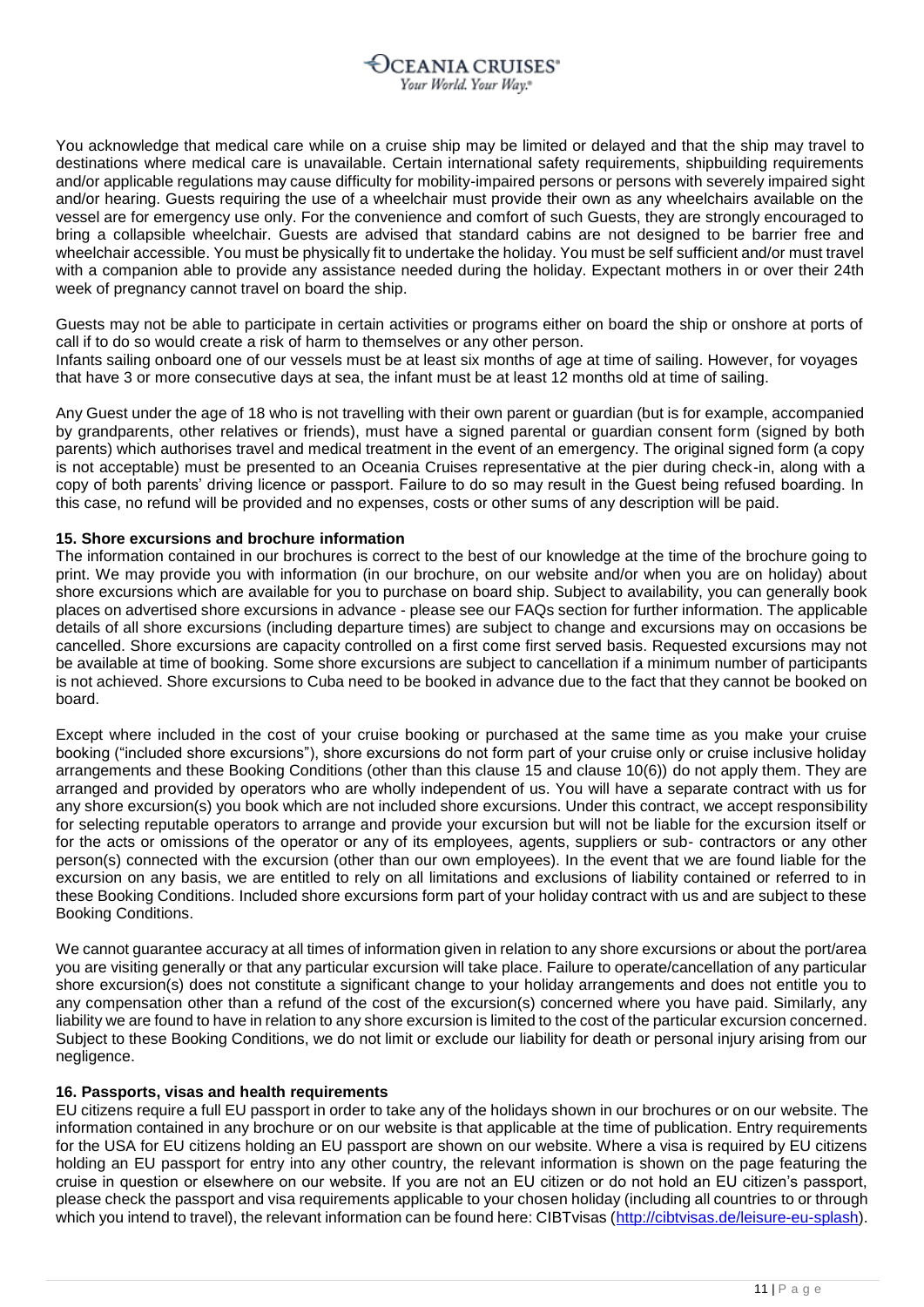# **CEANIA CRUISES<sup>®</sup>** Your World. Your Way.<sup>®</sup>

The required visas can also be requested via the visa and passport service provider CIBTvisas [\(http://cibtvisas.de/leisure-eu-splash\)](http://cibtvisas.de/leisure-eu-splash).. Information on entry requirements for the USA is available at [http://travel.state.gov. F](http://travel.state.gov/)or entry into other countries, please contact the embassy or consulate of the country(ies) concerned. All guests, including EU citizens, must check entry requirements at the time of booking and in good time before departure as requirements may change.

The time involved in obtaining any EU citizen's passport will vary and you should check the position with the relevant passport agency. Passports must be valid for a minimum of 6 months after the end of your holiday.

In order to enter the USA, every person travelling (including children) must have a visa unless they qualify for the Visa Waiver Program (VWP). Most EU holidaymakers will qualify for the VWP but please see the important note below. All visitors to the US (including children) who are eligible for the VWP must apply for authorisation to travel to the US in advance in accordance with the Electronic System for Travel Authorisation (ESTA). You must complete an online application for authorization to travel on the ESTA website (details below) at least 72 hours before your flight or sailing to the US departs but you are recommended to apply earlier. Providing the application is accepted, you will be provided with approval via the website. Approval is usually provided very quickly but can take up to 72 hours if data needs to be checked. You should make a note of the ESTA approval number when you receive it.

It is your responsibility to obtain ESTA approval or a US visa if required. If you fail to obtain authorisation to travel through the ESTA website or a US visa in advance of travel, you will not be allowed on your outbound flight or sailing to the US. Full cancellation charges will then apply. The ESTA website can be found at [https://esta.cbp.dhs.gov/esta.](https://esta.cbp.dhs.gov/esta)

Important note; Not all EU visitors to the USA will qualify for the Visa Waiver Program. You will need to apply for a visa if you have ever been arrested (even if you were not convicted of an offence) or have a criminal record of any description. Other exceptions also apply. EU citizens should make enquiries with the US embassy or consulate in their country of residence. Visa requirements may change. Further information on entry requirements for the USA is available at [http://travel.state.gov. Y](http://travel.state.gov/)ou must also check entry requirements at the time of booking and in good time before departure as requirements may change.

Current entry requirements for minors into Canada and the U.S. – Adults travelling with minors under the age of 18 into the U.S. who are not the minor's parents or legal guardian must be in possession of a notarised parental/guardian consent letter that authorises the minor's travel and medical treatment in cases of emergency. Minors under 21 not travelling with both parents into Canada must have in their possession a notarised letter, which includes the actual dates of travel and signatures of both parents, indicating the name of the person(s) with whom the minor is travelling, and granting them permission to escort the minor.

It is your responsibility to ensure you are aware of all recommended vaccinations and health precautions in good time before departure. Details should be available from your doctor / travel clinic. Information is also available from the National Travel Health Network and Centre www.travelhealthpro.org.uk and on www.nhs.uk/livewell/travelhealth. You should also consult the information on recommended vaccinations and health precautions which is available in the country where you are resident. Unless you are otherwise advised at the time of booking, we are not aware of any compulsory health requirements or formalities applicable to EU citizens taking any of the holidays featured in our brochure. If you are a citizen of an EU/EEA country and are visiting an EU/EEA country, you should obtain an EHIC (European Health Insurance Card) or equivalent in your home country prior to departure. An EHIC is not a substitute for travel insurance. Vaccination and other health requirements/recommendations are subject to change at any time for any destination. Please therefore check with a doctor or clinic approximately but not less than six weeks prior to departure to ensure that you have met the necessary requirements and have the applicable information.

It is the party leader's responsibility to ensure that all members of the party are in possession of all necessary travel and health documents before departure. All costs incurred in obtaining such documentation must be paid by you. We regret we cannot accept any liability if you are refused entry onto any transport or into any country due to failure on your part to carry correct documentation. If failure to have any necessary travel or other documents results in fines, surcharges or other financial penalty being imposed on or passed onto us or expenses being incurred by us, you will be responsible for reimbursing us accordingly.

The UK Foreign and Commonwealth Office may have issued information about your holiday destination which you are recommended to read before booking and departure. Please visit<http://www.gov.uk/foreign-travel-advice> for further details.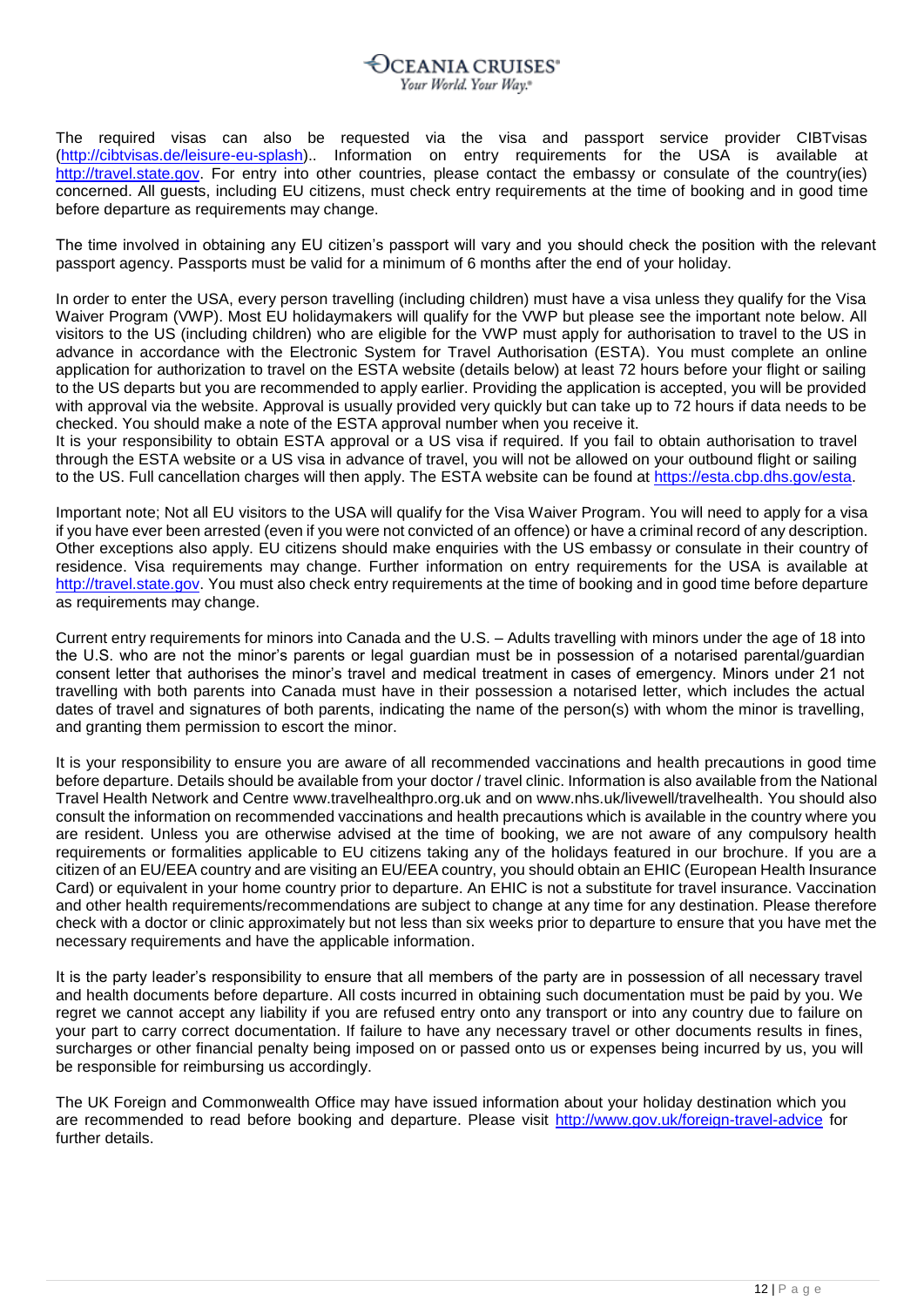# **CEANIA CRUISES®**

Your World. Your Way.\*

# **17. Secure Flight Passenger Data and Advance Passenger Information**

For security reasons, the United States, most European and many other countries now require airlines to provide information about their passengers before they fly. This may be referred to as Secure Flight Passenger Data (SFPD) or Advance Passenger Information (API). Where you make a flight inclusive booking with us, we need to collect this information on the airline's behalf.

Full name as it appears on your passport (including any middle name(s)) Date of birth Gender Passport number and other details Redress number where applicable (see below\*)

Other information may also be required.

\*A redress number is a number which passengers who have previously encountered misidentification when flying or attempting to fly in or to the United States can apply for in the US so as to avoid future problems. For further information on SFPD (including redress numbers), see [www.tsa.gov/SecureFlight.](http://www.tsa.gov/SecureFlight)

The above information must be provided at the time of booking a flight inclusive holiday with us or, if not provided at the time of booking, immediately on request. Failure to do so, or the provision of inaccurate or incomplete details, will result in our being unable to take your booking, your booking being cancelled or your being denied boarding on your flight or entry into the US and/or any other country(ies) to which the requirement applies, as applicable. Cancellation charges will then apply, and you will be responsible for all costs, expenses, fines and other sums which are incurred by you, us and/or the airline as a result.

Where you book cruise only with us, you are responsible for providing the above information to the airline, if booking direct, or to your travel agent or tour operator, when requested to do so for all flights for which SFPD or API is required. If, as a result of failure to provide information when required or the provision of inaccurate or incomplete details, you are unable to take your Oceania cruise, cancellation charges will apply as set out in our Booking Conditions. Please note, the provision of SFPD or API is a separate requirement to the Electronic System for Travel Authorisation or ESTA – see clause 16 of our Booking Conditions.

# **18. Financial security**

(1) In the unlikely event that the travel services listed in your booking confirmation cannot be carried out due to the insolvency of Oceania Cruises S. de RL, insurance has been arranged with International Passenger Protection Ltd. via Liberty Mutual Insurance Europe SE, Luxembourg to provide the protection referred to in this paragraph, for bookings made in a country which is a member of the European Economic Area (which is all EU member states together with Norway, Iceland and Liechtenstein), plus includes cover for the additional countries of Monaco and Gibraltar. For Switzerland, insurance has been arranged with International Passenger Protection Ltd. via Liberty Managing Agency Limited, United Kingdom. This insurance will ensure you receive a refund of the price paid (if you have yet to travel) or reimbursement of necessary expenses you are forced to incur in order to return home (where your contracted arrangements include return travel). For further information, please refer to the insurance certificate provided for your booking.

You will find the address of our insolvency insurer at the end of these General Terms & Conditions of Travel.

Note: This applies if your booking is made in a country that is a member of the European Economic Area (this includes all EU member states together with Norway, Iceland and Liechtenstein) and corresponds to the obligation of Article 17 of EU Directive 2015 / 2302.

(2) We are also bonded with the Federal Maritime Commission in the USA.

# **19. Delay and deviation**

Subject to the requirements of EU Regulation 1177/2010, we regret we are not in a position to offer you any assistance in the event of delay at your outward or homeward point of departure. We cannot accept liability for any delay which is due to unavoidable and extraordinary circumstances (see clause 9). In addition, we will not be liable for any delay unless it has a significant effect on your holiday arrangements.

In all situations the ship has liberty to proceed without pilots. The ship also has liberty to deviate from the advertised route and to call (or omit to call) at any port or place to tow and assist vessels and to offer or render assistance to preserve life or property or for any other reason or purpose which in the judgment of the Master of the ship (whether alone or acting on advice from others) is reasonable including, but not limited to, weather conditions, operational matters, the medical condition of anyone on board or the safety, comfort or convenience of guests. Such deviation shall not give rise to any liability on our part and shall not represent a significant change to the holiday.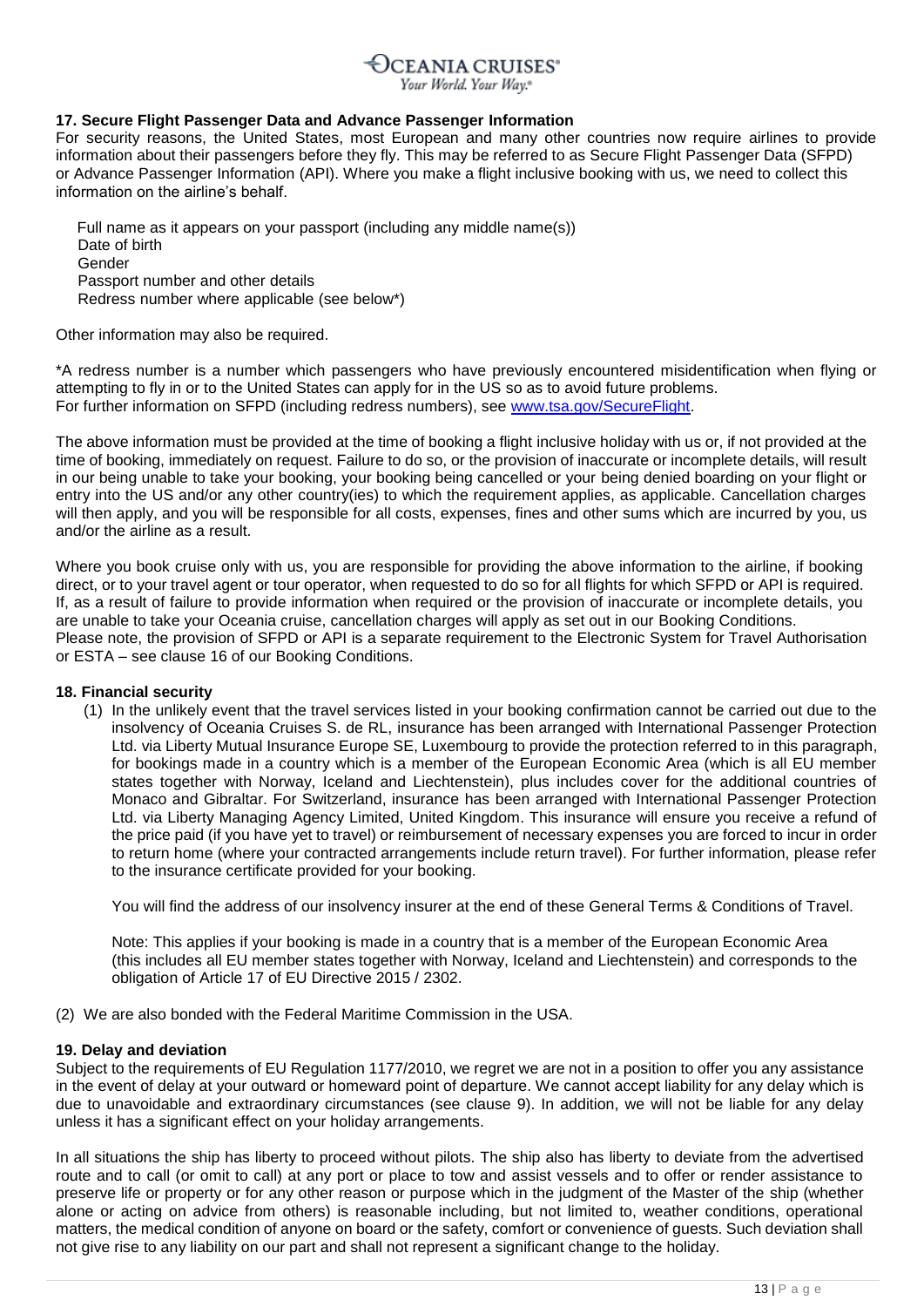

#### **20. Flights**

In accordance with EU Directive (EC) No 2111/2005, we are required to bring to your attention the existence of a "Community list" which contains details of air carriers that are subject to an operating ban within the EU Community. The Community list is available for inspection at [http://ec.europa.eu/transport/modes/air/safety/air-ban/index\\_en.htm.](http://ec.europa.eu/transport/modes/air/safety/air-ban/index_en.htm) We are required to advise you of the carrier(s) (or, if the carrier(s) is not known, the likely carrier(s)) that will operate your flight(s) at the time of booking if your holiday is flight inclusive. Where we are only able to inform you of the likely carrier(s) at the time of booking, we will inform you of the identity of the actual carrier(s) as soon as we become aware of this. Any change to the operating carrier(s) after your booking has been confirmed will be notified to you as soon as possible.

We are not always in a position at the time of booking to confirm your flight timings. Our free economy flights are allocated within 2 working days and an air itinerary will be sent to confirm these details. The flight timings on your confirmation invoice are for guidance only and are subject to alteration and confirmation. The latest timings will be shown on your Cruise Vacation Summary (e-tickets) which are emailed to you or your Travel Agent at 21 days before departure. You must accordingly check your tickets very carefully immediately on receipt to ensure you have the correct flight times. It is possible that flight times may be changed even after tickets are made available – we will contact you as soon as possible if this occurs.

Any change in the identity of the carrier, your departure airport, flight routing or flight timings will not entitle you to cancel or change to other arrangements without paying our normal charges except where specified in these Booking Conditions.

If the carrier with whom you have a confirmed reservation becomes subject to an operating ban as above as a result of which we/the carrier are unable to offer you a suitable alternative the provisions of clause 8 (Changes and cancellation by us) will apply.

Please note, you are subject to and bound by the terms and conditions of the airline which operates your flight. These can be viewed on the airline's website. If you breach or fail to comply with the airline's terms and conditions or become liable to make any payment to the airline and the airline as a result seeks payment of any sum from us, we will be entitled to claim that payment from you. Airlines limit their liability in accordance with applicable international convention and regulation.

# **21. Embarkation Times**

You must comply with the boarding requirements detailed in our Frequently Asked Questions on our website or otherwise advised to you. If you need assistance with embarkation or disembarkation as a result of reduced mobility or a disability, please see clause 14. If you do not arrive to embark on time at any port or place then we shall have no liability in respect of the consequences. We shall not be obliged to delay departure or deviate from the intended itinerary and you must bear any and all costs arising as a result. Costs associated with transportation to rejoin the ship such as, but not limited to, travel costs, government fees, visa fees, subsistence, accommodation, air fare, launch fare, car hire or agency fees must be borne by you.

#### **22. Fares and Extra Services**

Fares published are guideline prices, may be subject to change at any time and are subject to availability. Except where indicated, advertised fares are per person, based on double/twin occupancy and include relevant government fees and taxes in the amounts current and applicable at the time of publication.

Guests sailing on cruises visiting certain European Union ports will be subject to the Value Added Tax (VAT) on purchases made in the gift shop, spa services, merchandise and alcoholic beverages during their cruise. Purchases subject to the Value Added Tax (VAT) as well as the amount of the VAT varies by itinerary and venue. If Guests are not citizens of the European Union, they will have the opportunity to reclaim a portion of the VAT paid on certain merchandise purchased on board in our gift shop, subject to certain minimum purchase requirements. VAT charged on beverages and spa services is not eligible for reimbursement. For your convenience the VAT will be shown on your onboard receipts. The gift shop can issue non-EU guests a Global Blue refund receipt, which will assist you in claiming back EU VAT.

Where services or goods are provided on board the ship, payment must be made before you disembark. Without prejudice to any lien over your goods, you agree that we shall be entitled to prevent any baggage or goods belonging to or travelling with you from leaving the ship until all sums owed to us by you have been paid in full.

# **23. Documentation**

You must have received all vaccinations necessary for the holiday in good time prior to the commencement of your holiday and you must have available for production as required during the holiday your passenger ticket, valid as required for the holiday, passport, visas, medical card, vaccination record and any other documents necessary for the scheduled ports of call and disembarkation.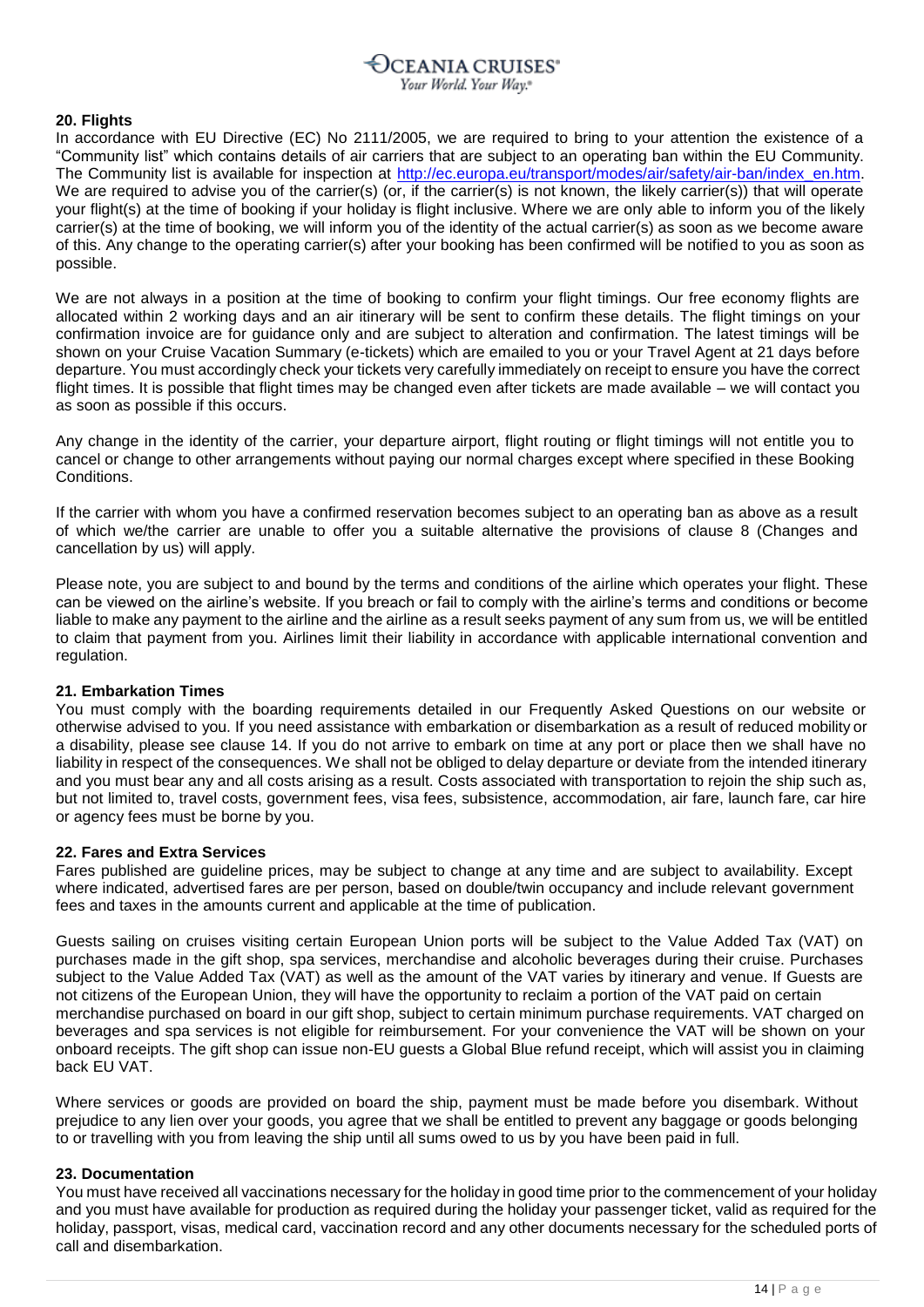# **24. Contagious or Infectious Disease**

At any port or place we may refuse to embark or may disembark any Guest who, in the opinion of the Master, ship's medical personnel or other authorised ship's officer, might be excluded from landing at destination by Immigration or other Governmental Authorities or who may be suffering from contagious or infectious disease or whose presence, in the opinion of the Master, may be detrimental to the comfort or safety of other guests or the crew. In such cases the Guest concerned shall not be entitled to any refund of the holiday cost or compensation of any kind. Additionally, we will have no liability for any costs or expenses they incur as a result. In cases of quarantine of the ship involving detention of guests, each Guest must bear all risk and expense thereby caused and will be charged for food and accommodation during the period of detention, payable day by day, if maintained on board the ship, and for all other quarantine fees and expenses assessed or incurred in respect of the Guest.

# **25. Guests' Property and Luggage Restrictions**

You are subject to any and all baggage restrictions applied by any carriers during the holiday, including air and land carriers. You are responsible for checking these prior to departure and accept responsibility for any baggage disallowed or additional charges caused by restrictions including any excess baggage charges levied by any air carrier.

You must not carry firearms, explosives, inflammable materials or other hazardous or illegal items. Any such items or noxious substance in your possession on embarkation shall immediately be surrendered to an appropriate member of staff and may be confiscated, destroyed or surrendered to authorities. You must not bring on board any intoxicating liquors or beverages or any drugs. Any such items in your possession on embarkation shall immediately be surrendered to the ship's Master. You shall have no claim for any loss or inconvenience incurred.

The ship's Master or any crew member acting under the authority of the Master shall be entitled to enter the Stateroom occupied by any Guest at any time for the purposes of searching for controlled or prohibited substances or for purposes connected with repair, maintenance work, security or safety. The Guest agrees to submit to any personal search or search of luggage and goods where such search is reasonably required by us or any supplier in the interests of security or safety or by any third party acting with appropriate authority.

You must place luggage not retained in a Stateroom in the ship's baggage room or safe and obtain a receipt from us for that luggage. You must ensure that no valuable or important items are left in such luggage – see clause 10(6). During any transfer of luggage, including upon departure from any hotel or airport, arrival at any new destination or upon change of vehicle or means of transport, it is your responsibility to identify your luggage and ensure it is dealt with as may be appropriate for delivery to the next destination. Any property left on a ship at final destination may be stored and repatriated at the Guest's expense.

Pets, birds, livestock and other animals are not allowed on board the ship. Disabled Guests and Guests with reduced mobility may, however, bring their registered assistance dog with them providing they comply with all applicable requirements (including any imposed by the Guest's country of residence or your airline). Please advise us at the time of booking if you wish to bring a registered assistance dog with you.

# **26. Overseas Airport/Port Transfers**

For some cruises, you can book transfers between the airport and ship (and vice versa) with us where you have made your own flight arrangements, subject to the following terms. The following terms also apply, except where otherwise stated, to transfers between airport and ship which form part of a flight inclusive booking made with us or where you book them with us at the same time as you make your cruise only booking.

For cruise only bookings, transfers may be booked at the same time as your cruise or at a later date but as they are subject to availability, you are recommended to book them as soon as possible. Transfers are only available on the days the cruise starts and ends. The cost of the transfers is payable with the balance of the cruise cost. Transfers may be cancelled without charge prior to balance due date. As of 60 days prior to departure transfers are subject to 100% cancellation fees. Flight details should be provided when booking your transfer. You should notify us as soon as possible in the event of any change in these details. Subject to availability, we will endeavour to offer you an alternative transfer time where you can no longer travel on your booked transfer as a result of a change in flight times. Where we cannot do so, the transfer may be cancelled as referred to above.

For Guests who purchase our hotel programme a transfer is included from the airport to the hotel and from the hotelto the port. If Guests purchase any additional hotel nights independently, they will forfeit the transfers that are included in the hotel package. If you book extra nights through us you will be provided with all included transfers. If Guests book extra nights independently you will need to make your own way from the airport to hotel or hotel to airport as applicable. You will still be able to use the hotel to ship or ship to hotel transfers as applicable. Your Cruise Vacation Summary (eticket) will state your confirmed ground arrangements. Transfers will depart from the airport or the port, as applicable, at a notified time from a designated departure point. It is your responsibility to be at the correct place at the correct time as the transfer vehicle is not obliged to wait. Transfers will usually be provided on a coach but we reserve the right to substitute any other type of vehicle at our discretion including a mini bus or taxi.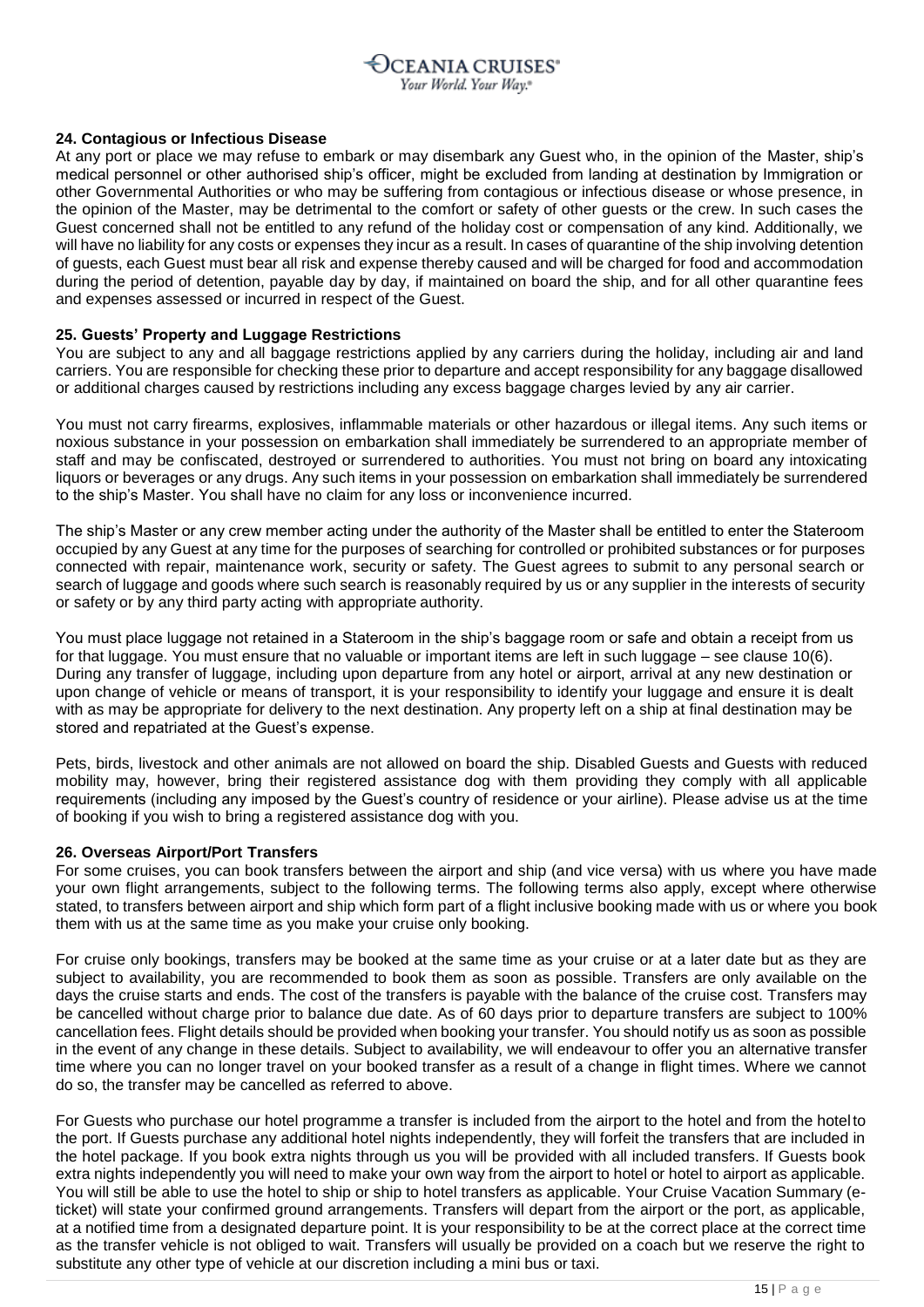We have no liability to you if you miss your transfer for any reason (including, without limitation, as a result of flight delay, cancellation or any other reason outside your control) or are refused access to the transfer for any reason referred to in this clause or any other clause of these Booking Conditions. Where you miss your transfer for a reason outside your control, we will endeavour to accommodate you on a later transfer if there is one, subject to availability of space, but do not promise to do so. No refund will be provided for any missed transfer or for any transfer to which you are refused access in accordance with this clause or any other clause of these Booking Conditions. We will not be responsible for arranging or meeting the costs of any alternative form of transport.

You are responsible for ensuring your luggage is properly loaded on the transfer vehicle and promptly collected on arrival at the port or airport. Luggage and other personal possessions are at all times your responsibility and are carried on the transfer vehicle at your risk. We have no liability for any luggage or personal possessions carried or intended to be carried on any transfer (including, without limitation, for any loss, damage or theft of or from the same). In the event that we are found liable for any such claim, clauses 10(4) and 10(7) of these Booking Conditions will apply.

All transfer times provided are an estimate only based on the most direct route between the airport and port and assume no delays will be encountered. We make no warranty or representation as to the time or route any particular transfer will take.

For transfers which do not form part of a flight inclusive booking or are not booked at the same time your cruise only booking is made, and providing we have selected a reputable transfer operator, we have no liability to you of any description on any basis in the event that you fail to arrive at the port prior to the latest check-in time for embarkation on the ship or at the airport prior to latest check-in with the airline as a result of any delay or failure in the operation of the transfer at any stage (including prior to departure from the airport or port) for any reason. Such reasons include, without limitation, traffic congestion, accident, breakdown (whether or not the accident or breakdown directly involves the transfer vehicle), diversion, road closure, road works and any force majeure. This exclusion applies whether or not we or the operator of the transfer were aware of the event or circumstances in question before the start of the transfer. You will be responsible for meeting all costs and expenses incurred as a result including, where applicable, those involved in joining the ship at a later port of call. We will not be liable to make any refund, meet any costs or expenses or pay any

compensation or other sum of any description as a result. For transfers which form part of a flight inclusive booking or are booked at the same time your cruise only booking is made, we will have no liability for or in any of the circumstances referred to in this paragraph providing the transfer has been operated with reasonable skill and care. We and the operator of the transfer have the right to refuse access to the transfer in the event that you are or appear to be intoxicated or under the influence of alcohol or drugs or behaving in a manner which is causing or may cause distress, disturbance or danger to any person travelling on, or the driver of, the transfer vehicle or damage to any property.

Without prejudice to any other provision of the terms set out in this clause, any liability which we may have to you on any basis for or in connection with any transfer which does not form part of a flight inclusive booking or is not booked at the same time your cruise only booking is made will in any event be limited to a refund of the cost of the transfer in question paid to us except where the claim involves death or personal injury or loss or damage of luggage or personal possessions. Claims involving luggage or personal possessions are subject to this clause. For claims involving death or personal injury, we accept responsibility for selecting reputable transfer operators but will not be liable for the operation of the transfer itself or for the acts or omissions of the transfer operator or any of its employees, agents, suppliers or sub-contractors or any other person(s) connected with the transfer (other than our own employees). We will have no further or greater liability. In the event that we are found liable for any transfer which does not form part of a flight inclusive booking or was not booked at the same time your cruise only booking is made on any basis, we are entitled to rely on all limitations and exclusions of liability contained or referred to in these Booking Conditions. Without limitation, we are entitled to rely on clauses 9, 10(2), and 10(7) of these Booking Conditions in relation to any claim against us.

# **27. Indemnity**

Except as otherwise set out in these Booking Conditions, you must indemnify us for any expense incurred or suffered by us which is not included in the holiday price you have paid to us including (without limitation) expenses relating to medical, dental or similar treatment, accommodation, transportation, repatriation or damage to property. You must also indemnify us for any costs, expenses or other sums we incur as a result of your failure to comply with any requirement of these Booking Conditions including, by way of example, failure to provide information in accordance with clause 17 (Secure Flight Passenger Data and Advance Passenger Information).